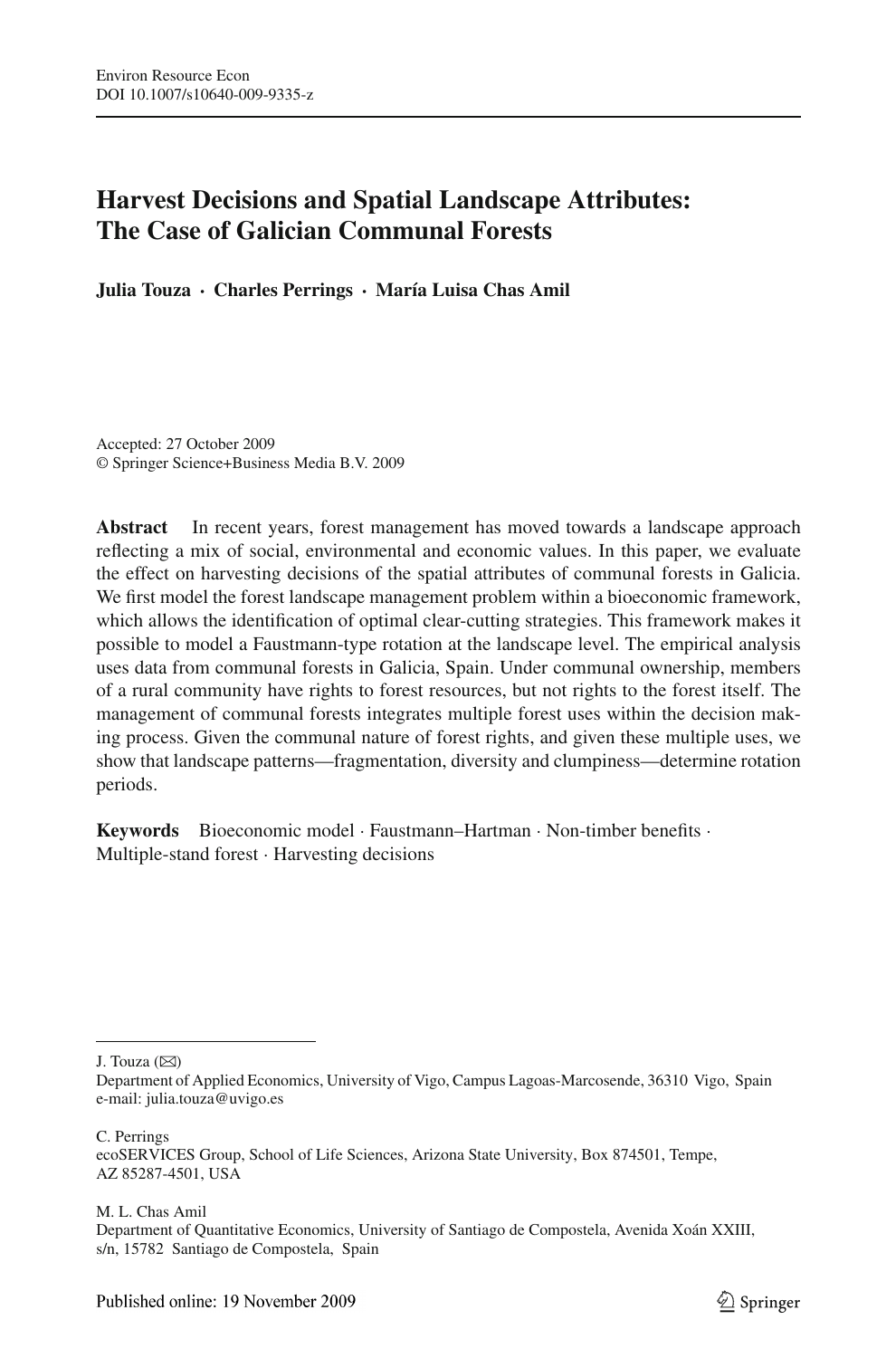# **1 Introduction**

One effect of the [Millennium Ecosystem Assessment](#page-15-0) [\(2005](#page-15-0)) has been that the analysis and management of environmental goods and services has moved away from a single species, single service approach, and towards a landscape-based approach, in which the effect of spatial structure on the flow of multiple ecosystem services is accounted for [Naidoo and Ricketts](#page-15-1) [\(2006](#page-15-1)), [Nelson et al.](#page-15-2) [\(2009\)](#page-15-2) and [Polasky et al.](#page-15-3) [\(2009\)](#page-15-3). Landscape structure has long been shown to influence the movement and persistence of particular species, the susceptibility and spread of disturbances such as fires or pest outbreaks, and the redistribution of matter and nutrients [\(Turner 1989\)](#page-15-4). For instance, the patch structure of the landscape and the rate of dispersal of species between patches influence species survival, and the spread of disturbances. In forest management, a landscape approach goes beyond individual stands, focusing on mosaics of patches and long-term changes in these mosaics to integrate ecological values with the produc[tion](#page-14-1) [of](#page-14-1) [an](#page-14-1) [array](#page-14-1) [of](#page-14-1) [ecosystem](#page-14-1) [services](#page-14-1) [\(Franklin 1992](#page-14-0)[;](#page-14-1) [Naiman 1992](#page-15-5); Baskent and Yolasigmaz [1999](#page-14-1); [Andersson et al. 2000](#page-14-2); [Polasky et al. 2005\)](#page-15-6). This approach recognises first, that management at a single stand level impedes the assessment of the implications of management strategies at a landscape scale and second, that a lack of spatial considerations in management activities may result in unanticipated ecological changes, which can have adverse consequences for ecosystem functioning and the provision of ecosystem services.

In this paper, we apply a landscape approach to understanding forest harvesting decisions at the forest level. We combine the traditional Faustmann–Hartman framework with a bioeconomic model of harvest decisions at a landscape level. Following [Tahvonen](#page-15-7) [\(1998\)](#page-15-7) and [Tahvonen and Salo](#page-15-8) [\(1999\)](#page-15-8) we account for differences in the ages of multiple forest stands. This contrasts with existing bioeconomic forest models (e.g. [Montgomery and Adams 1995](#page-15-9); [Termansen 2007](#page-15-10)). Harvesting decisions in multiple stand forests reflect interdependence betwee[n](#page-14-3) [stands](#page-14-3) [in](#page-14-3) [the](#page-14-3) [provision](#page-14-3) [of](#page-14-3) [both](#page-14-3) [timber](#page-14-3) [and](#page-14-3) [non-timber](#page-14-3) [benefits](#page-14-3) [\(e.g.](#page-14-3) Bowes and Krutilla [1985;](#page-14-3) [Swallow et al. 1997](#page-15-11); [Tahvonen and Salo 1999](#page-15-8); [Amacher et al. 2004\)](#page-14-4). The solution of this problem results in an optimal cutting rule that explicitly accounts for spatial interactions among forest stands. Under this rule, harvesting strategies depend both on stand-specific variables and on variables determined by patterns in the forest as a whole.

Empirically, we test the hypothesis that landscape patterns in multiple-stand, multipleuse forests, have an effect on rotation intervals. That is, dependence among stands in the provision of forest benefits influences the harvesting decisions. The data derived from the Galician communal forests. Galicia is a region of Spain, located on the western edge of Europe, where forest area covers 68.9% of the territory. Although 98% of forest land is privately owned, individual holdings account for only 68%. About 30% is under communal ownership [\(Consellería de Medio Ambiente 2001](#page-14-5)). Communal private lands have a mean size of 231 hectares, while individual private holdings are very small, with an average size of 2.3 hectares. These communal forest lands are best described as shared private property. The only other examples of this form of property in Europe are found in north-central Portugal and the Scottish Highlands [\(GEPC 2002\)](#page-14-6). The responsibility for managing the communal forest is shared by a group of individuals (an assembly) living in the same community. Therefore ownership is determined based on the place of residence. Each member of this assembly represents a family or inhabited house of the community. A group of at least three elected people is responsible for proposing all management decisions following a management plan which must be endorsed by the assembly. They may also be under a management contract with the public forest administration. Under this type of ownership, each individual owns a non-identified part of the property, land access is egalitarian and free for the whole community, and land rights are excluded from either private inheritance or the land market. Moreover, forest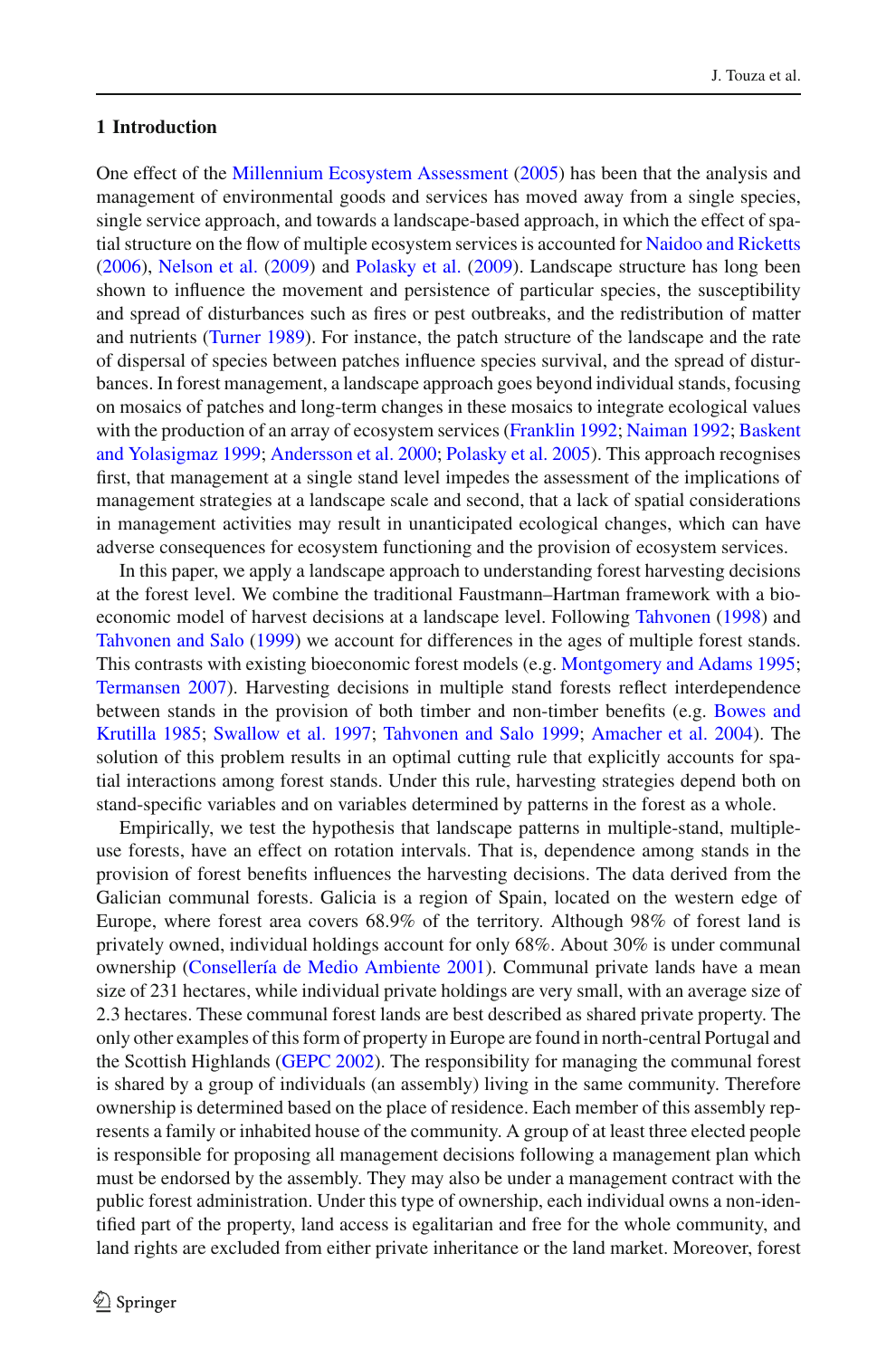resources are managed collectively in the interests of the whole community. These lands are considered important in the regional policy agenda both because of the large area of land they cover and the array of benefits they provide.

There is an extensive empirical literature on forest management by non-industrial private owners. This paper differs from this literature in three respects. First, much of the literature focuses on individual private landholdings and analyses the role of owner characteristics on harvesting decisions [\(Amacher et al. 2003](#page-14-7); [Beach et al. 2005\)](#page-14-8). Most of this work is based on North American and Scandinavian forests. [Binkley](#page-14-9) [\(1981\)](#page-14-9), for example, estimated the harvest probability as a function of timber price, area managed, and owners' age, education, income and occupation. [Jamnick and Beckett](#page-15-12) [\(1988\)](#page-15-12), [Hyberg and Holthausen](#page-15-13) [\(1989](#page-15-13)) and [Dennis](#page-14-10) [\(1990\)](#page-14-10) related owner and ownership characteristics to the probability of harvesting. [Kuuluvainen et al.](#page-15-14) [\(1996](#page-15-14)) studied the effect of the different owners' objectives (multi-objective owners, recreationists, self-employed owners or investors) on the annual harvest intensity (harvest in  $m^3/ha$ ). [Kuuluvainen and Tahvonen](#page-15-15) [\(1999\)](#page-15-15) investigated the inter-temporal change of h[arvest](#page-14-11) [intensity](#page-14-11) [based](#page-14-11) [on](#page-14-11) [forest](#page-14-11) [and](#page-14-11) [owner](#page-14-11) [explanatory](#page-14-11) [variables.](#page-14-11) [More](#page-14-11) [recently,](#page-14-11) Bolkesjæ et al. [\(2007](#page-14-11)) included economic market, property and owner characteristics to explain roundwood supply in Norway. In this paper, owner characteristics are not considered. This is due to the fact that our analysis focuses on communal forests managed by contract with the public administration, in which harvesting decisions are made by the public administration. The paper also differs from previous studies in that it focuses on rotation intervals as the dependent variable instead of the probability of harvesting, or annual harvest volume/intensity. More importantly, harvesting decisions are hypothesised to depend primarily on the landscape patterns of forest holdings.

We find that forest managers opt for shorter rotation periods the smaller the average stand size and the higher the degree of clustering of stands with similar characteristics (i.e. tree species and age structure). Forest managers apply longer rotations in multiple-stand forests that are more heterogeneous in terms of tree species, and age structure. We infer that the managers in such forests attach a higher weight to the non-timber benefits offered by multiple species.

The paper is organised as follows. Section [2](#page-2-0) proposes a bioeconomic model of a communal forest involving multiple stands, in which spatial interactions between even-aged stands in the provision of forest non-timber benefits, are endogenous to the harvest decisions. Section [3](#page-5-0) then offers an econometric analysis of harvesting decisions in Galician communal forests. A duration analysis is used to examine the impacts of communal forest-specific variables on the length of the rotations. Section [4](#page-11-0) discusses the policy implications and concludes the paper.

#### <span id="page-2-0"></span>**2 A Bioeconomic Model of Forests Involving Multiple Even-Aged Stands**

This section models management of a forest landscape. The model extends [Touza et al.](#page-15-16) [\(2008](#page-15-16))'s single stand approach to a forest with *n* even-aged stands. Specifically, let  $x_i = x_i(t)$ and  $F_i(x_i(t))$  be, respectively, the biomass volume (m<sup>3</sup>) and timber growth functions of stand  $i$ , where  $i = 1, \ldots, n$  is the number of stands in the forest. This growth function is assumed concave, such that  $F_i(0) = F_i(K) = 0$  and  $K > 0$ , where *K* is the maximum volume a given stand can accumulate. Changes in forest biomass due to harvest activities are represented by jumps in the state variables. These jump points occur at discrete moments, and are denoted by  $\tau_{i1} \ldots \tau_{ik}$ , which represent the time at which stand *i* is harvest within the planning period [0,  $\infty$ ]. Between harvests the change in the timber stock is given by the growth function. At harvest moments, there is a discontinuous change in the biomass, where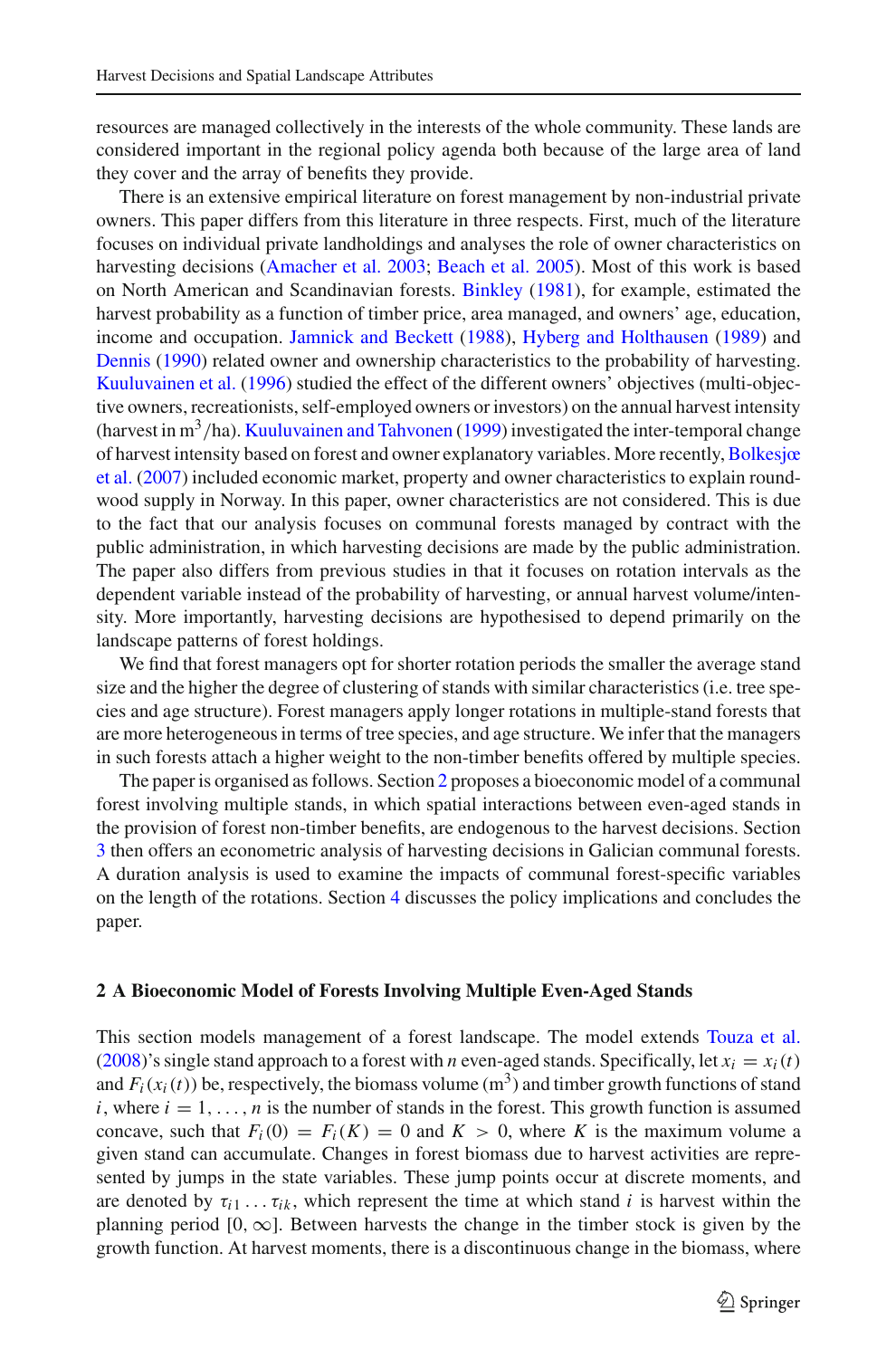$x_i(\tau_{ij}^-)$  and  $x_i(\tau_{ij}^+)$  denote the biomass of any stand *i* just before and just after *j*th harvesting moment, respectively.

The sequence of harvesting moments of the different stands determine the stand specific rotation intervals. Thus the rotation interval *j* of a stand *i* is denoted  $\tau_{ij}^- - \tau_{ij-1}^+$ , and the age of the stand along this rotation interval is  $t - \tau_{i,j-1}^+$ , where  $t \in [\tau_{i,j-1}^+, \tau_{i,j}^-]$ .

It is assumed that the manager's problem is to maximise forest benefits by choice of the optimal harvesting sequence  $\tau_{i1} \ldots \tau_{ik}$  for the multiple stands, taking into account both timber and non-timber values (livestock maintenance, hunting, wild fruits harvest, recreation, etc.); i.e. both the timber rewards and the effects of harvest on the provision of non-timber benefits at a forest level. Let  $x_{pi}$ ,  $p_i$ ,  $c_{pi}$  represent the biomass of the seedlings, the timber price, and the cost of planting of any stand  $i$ , respectively, and  $\delta$  the interest rate. The financial reward from harvesting stand *i* is the gross timber benefit from harvest,  $p_i x_i(\tau_{ij}^-)$ , minus the cost of planting,  $c_{pi}x_{pi}$ . Based on the Faustmann–Hartman framework, replanting activities follow immediately after harvest. The forest non-timber benefits  $\pi(x_1(t), \ldots, x_n(t))$  depend on trees biomass of all the stands and how the stands interact to influence the array of non-timber benefits offered by the forest. As the harvest is clear-cut, non-timber benefits are indirectly a function of the stands' ages. Following [Tahvonen and Salo](#page-15-8) [\(1999\)](#page-15-8), the non-timber function is assumed to be concave where  $\frac{\partial^2 \pi}{\partial x_i \partial x_z} \neq 0$  for  $i \neq z$ . This function is discontinuous, because the vector of ages of the forest stands change as any stand in the forest is clear-cut. Therefore, the values of the forest non-timber benefit function will jump at any harvest point,  $\tau_{ij}$ , i.e. when any of the stands is harvested.

This problem can be formulated as

$$
\max_{\tau_{ij}} \sum_{i=1}^n \sum_{j=1}^k \int_{\tau_{ij-1}^+}^{\tau_{u,v}^-} \pi \left[ x_1(t), \dots, x_n(t) \right] e^{-\delta t} dt + \sum_{i=1}^n \sum_{j=1}^k [p_i x_i(\tau_{ij}^-) - c_{pi} x_{pi}] e^{-\delta \tau_{ij}} \quad (1)
$$

<span id="page-3-0"></span>subject to

 $\dot{x}_i = F_i(x_i(t))$  except at  $\tau_{ij}$ ,  $j = 1...k$   $i = 1...n$  (2)

$$
x_i(\tau_{ij}^+) - x_i(\tau_{ij}^-) = -x_i(\tau_{ij}^-) + x_{pi} \quad \forall \tau_{ij}, \quad j = 1...k \quad i = 1...n \tag{3}
$$

$$
x_i(0) = x_i^0 \quad i = 1 \dots n \tag{4}
$$

When  $i = 1$  and  $j = 1$ ,  $\tau_{1j-1}^+ = \tau_{10}^+$  is the initial date, and planting of stand 1 is assumed to occur at this date. Let  $\tau_{u,v}$  represent the next harvest point in calendar time, and *u* and *v* be integers such that  $u \in [1, n]$  and  $v \in [1, k]$ . Equation [2](#page-3-0) indicates that between harvests the dynamics of stand biomass is given by their natural growth; Eq. [3](#page-3-0) captures the magnitude of the jumps at the harvesting moments; and Eq. [4](#page-3-0) is the initial stock constraint. This problem is a special case of the theory of optimal control model with jumps [\(Seierstad and Sydsaeter](#page-15-17) [1987](#page-15-17)). The current-value Hamiltonian is as follows

$$
H = \pi(x_1(t), \dots, x_n(t)) + \sum_{i=1}^n \mu_i(t) F_i(x_i(t))
$$
\n(5)

<span id="page-3-2"></span><span id="page-3-1"></span>where  $\mu_i(t)$  is the current-value shadow price. The first order necessary conditions for the optimal solution include the dynamics of the stands' biomass between harvests

$$
\dot{\mu}_i(t) = -\frac{\partial \pi(x_1(t), \dots, x_n(t))}{\partial x_i} - \mu_i(t) \frac{\partial F_i(x_i(t))}{\partial x_i} + \delta \mu_i(t) \quad i = 1 \dots n \tag{6}
$$

plus the conditions to be met at optimal harvesting moments  $\tau_{i1}, \ldots, \tau_{ik}$ ,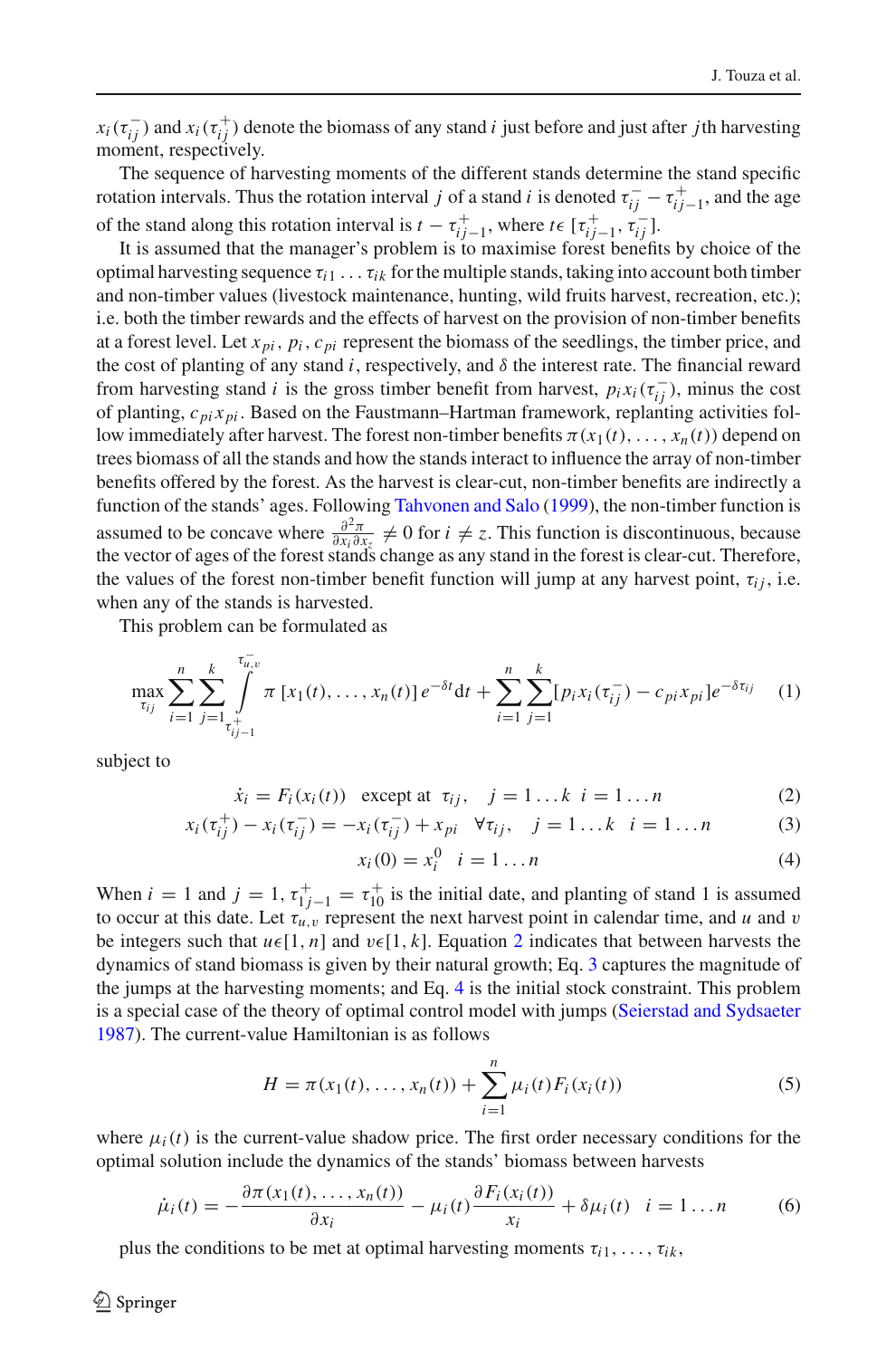$$
\mu_i(\tau_{ij}^-) = p_i \quad i = 1 \dots n \tag{7}
$$

$$
H(\tau_{ij}^-) = \delta[p_i x_i(\tau_{ij}^-) - c_{pi} x_{pi}] + H(\tau_{ij}^+) \quad i = 1...n
$$
 (8)

<span id="page-4-0"></span>Condition [6](#page-3-1) indicates that the rate at which the value of a unit of stock of stand *i* is decreasing equals its marginal contribution to the forest returns. Condition [7](#page-4-0) states that, along the optimal path, harvests of any stand *i* will occur only when the current-shadow value of the timber stock equals timber price. In condition [8](#page-4-0) the Hamiltonian immediately before harvest,  $H(\tau_{ij}^-)$ , indicates the marginal contribution to the forest activities' returns of postponing  $\tau_{ij}^-$ , that is, of postponing the harvest. The Hamiltonian just after the jump,  $H(\tau_{ij}^+)$ , is the marginal contribution to the objective function of delaying  $\tau_{ij}^+$ , i.e. of delaying the following rotation. The remaining term is the financial opportunity cost of postponing harvest by one instant. This is the benefit that could be earned if the harvest were to be taken now and the net profits invested elsewhere. Therefore, this cutting condition [8](#page-4-0) indicates that the optimal sequence of harvest of any stand *i* should balance the marginal benefits of delaying harvest and marginal costs of waiting. The later is defined as the opportunity cost of investment of timber revenues and of postponing future benefits. Note that the Hamiltonian just after harvest has an analogous interpretation to the concept of 'site value' in the Faustmann model. The interpretation of condition [8](#page-4-0) is thus consistent with the classical Faustmann–Hartman rule $1$ 

The solution of the first-order differential equations given by (Eq. [6;](#page-3-1) see "Appendix A") states that the shadow value of the timber stock at the beginning of each rotation,  $\mu_i(\tau_{ij}^+)$ , is a function of the timber and non-timber benefits of the following rotation.

In order to evaluate the cutting condition [\(8\)](#page-4-0) further, we apply the current-value Hamiltonian function (Eq. [5\)](#page-3-2), together with the values of  $\mu_i(\tau_{ij}^-)$  and  $\mu_i(\tau_{ij}^+)$  (Eqs. [7](#page-4-0) and [13,](#page-13-0) respectively; see "Appendix A" for details)

$$
p_{i} F_{i} \left( x_{i} \left( \tau_{ij}^{-} \right) \right) + \pi \left( x_{1} \left( \tau_{ij}^{-} \right) , \dots, x_{n} \left( \tau_{ij}^{-} \right) \right)
$$
  
=  $\delta \left[ p_{i} x_{i} \left( \tau_{ij}^{-} \right) - c_{pi} x_{pi} \right] + p_{i} F_{i} \left( x_{i} \left( \tau_{ij+1}^{-} \right) \right) e^{-\delta(\tau_{ij+1}^{-} - \tau_{ij}^{+})}$   
+  $\pi (x_{1}(\tau_{ij}^{+}), \dots, x_{n}(\tau_{ij}^{+})) + \sum_{u} \sum_{v} \int_{\tau_{ij}^{+}}^{\tau_{u,v}^{-}} \pi'(x_{1}(t) \dots x_{n}(t)) F_{i} (x_{i}(t)) e^{-\delta(t - \tau_{ij}^{+})} dt$  (9)

where  $\tau_{ij}^+$  and  $\tau_{ij+1}^-$  represent the points of time when the next rotation of stand *i* starts and ends. That is,  $(\tau_{ij+1}^- - \tau_{ij}^+)$  is the next rotation period of stand *i*.  $\tau_{uv}^-$  is the next harvest point in calendar time; and  $u$  and  $v$  are integers. Thus this condition captures the fact that there may be points of discontinuity in the future flow of forest non-timber benefits if (an)other stand/s in the forest ecosystem is/are harvested during the following rotation of stand *i*.

This harvesting condition gives the rotation period of any even-aged stand *i* that maximizes the forest timber and non-timber returns. The condition takes into account the effect of the potential harvesting age of any stand *i* on the provision of the non-timber benefits at the level of the forest. The left hand side is the marginal benefits at the level of the forest of delaying harvest of stand *i*. The first term is the present value of the marginal timber benefits of stand *i*; and the second term is the effect on non-timber returns of a potential delay in

<span id="page-4-1"></span><sup>&</sup>lt;sup>1</sup> Fo[r](#page-15-16) [a](#page-15-16) [single-stand](#page-15-16) [scenario](#page-15-16) [this](#page-15-16) [condition](#page-15-16) [can](#page-15-16) [be](#page-15-16) [reduced](#page-15-16) [analytically](#page-15-16) [to](#page-15-16) [the](#page-15-16) [Faustmann–Hartman](#page-15-16) [rule](#page-15-16) [\(](#page-15-16)Touza et al. [2008\)](#page-15-16).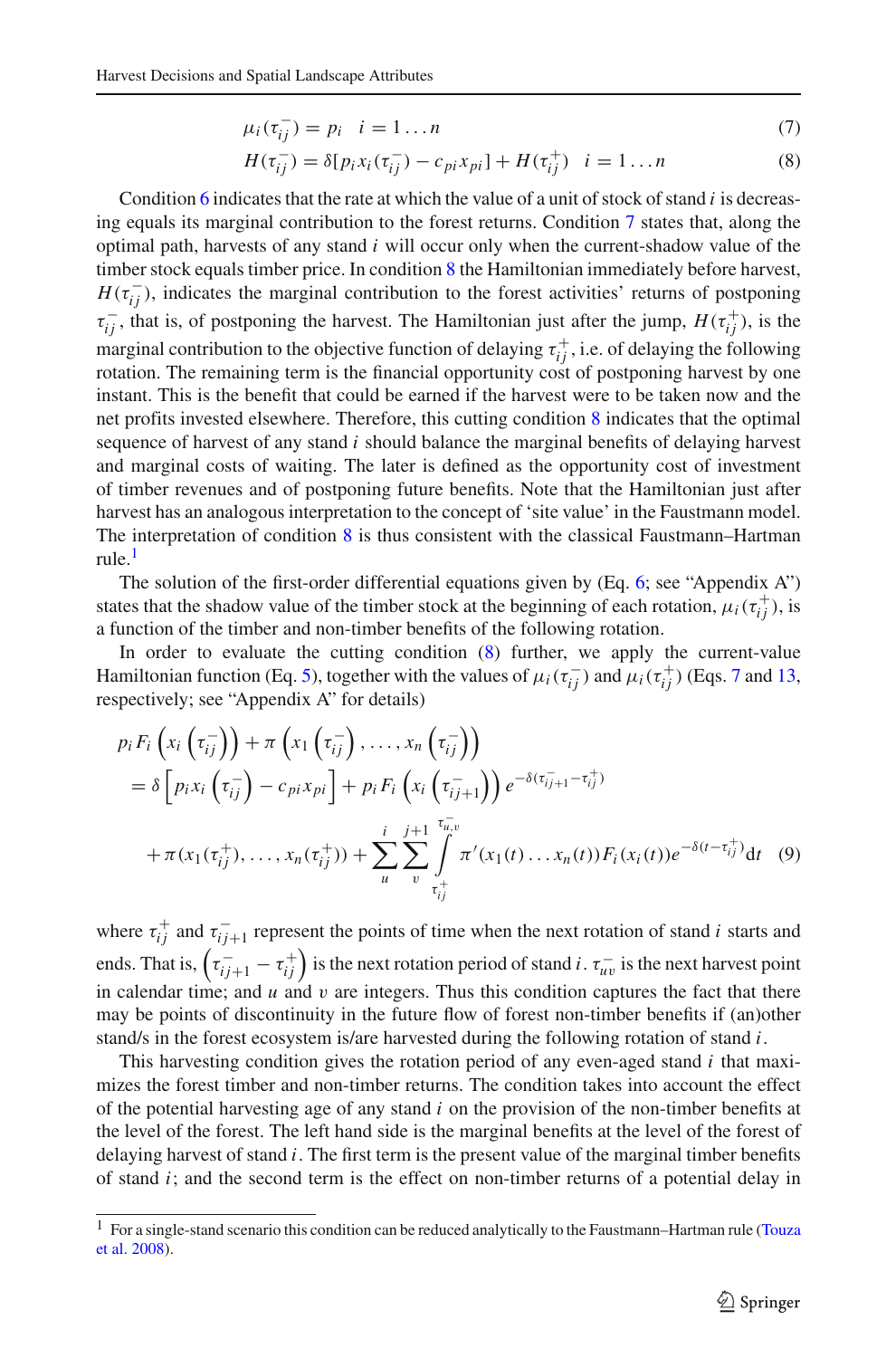the harvest of a stand *i*. The right hand side is the opportunity cost of postponing harvest of stand *i*: (i) the financial cost; plus (ii) the cost in timber and non-timber benefits of stand *i* at the next rotation period. The non-timber opportunity costs include, through the integral term, the flow of non-timber benefits derived from the whole forest during stand *i*'s next rotation. This value depends on the age structure of stands across the forest landscape during the following rotation of stand *i*. So the impact of postponing the harvest is not only the opportunity cost of a delay in timber and non-timber future benefits, but also the value of altering the age of stand *i* relative to the age of other stands in the forest landscape. Since delaying the harvest decision causes a shift in the distribution of stand ages in the forest, it [also](#page-15-8) [alters](#page-15-8) [the](#page-15-8) [interact](#page-15-8)ions between stands, and so affects non-timber benefits in the future.

Tahvonen and Salo [\(1999](#page-15-8)) illustrate the steady-state policy for a simplified two stand forest with identical timber growth function, and symmetric contributions to non-timber values. Under this scenario, the system converges to a heterogenous age structure with equal rotation lengths and constant intervals between harvests. However, if the stands have initially the same age and are treated as one unique stand, the optimal rotations may differ or it may be optimal to give up harvesting. Fragmentation may decrease rotations periods. When stands make asymmetric contributions to non-timber values (i.e., their contribution is allowed to differ), the solution of the integral term is cumbersome. Recall that this integral term shows that each harvesting decision of stand *i* involves the projection of the non-timber benefits for the next rotation. When the stands are not symmetric due, for example, to location-specific characteristics, the forest manager must account for the impact of any current harvesting decision on the spatial relationships of the focal stand and its surrounding stands in the next rotation. Each potential current harvest changes the forest conditions and the contribution of the multiple stands to the non-timber benefits. In this case, optimal rotation periods may differ for each stand in the forest; and the evaluation of this cutting condition should be done on stand-specific basis.<sup>2</sup> We explore these issues more thoroughly in the context of an empirical study of harvesting decisions.

## <span id="page-5-0"></span>**3 Harvest Decisions and Forest Landscape Structure**

We now consider the relationship between harvesting decisions and landscape structure in the Galician communal forests. The general characteristics of forestry activities in these forests include even-aged management of multiple stands and a collective decision process, making a theoretical framework that extends Faustmann-type rotation decisions to the landscape level appropriate. Interdependence between stands is captured via the effect of landscape patterns in the forests. Our analysis focuses on an area known as Baixo-Miño, located in South-West Galicia. It covers 32,441 hectares, 67.7% of which are formally described as forest land [\(DGCN 2001](#page-14-12), [2002](#page-14-13)). The most abundant tree species are maritime pine (*Pinus pinaster*) and eucalyptus (*Eucalyptus globulus*). More particularly,<sup>[3](#page-5-2)</sup> maritime pine and eucalyptus cover 38% and 17% of the wooded-land, respectively. Mixed forests dominated by conifers and eucalyptus represent 21% of the wooded-land, while 9% is covered by mixed woodland dominated by native species such as oaks (*Quercus robur*, *Quercus suber*) and other broadleaves.

The study area contains 40 parishes and all except one of these parishes have communal forest lands. Indeed, communal forests cover around 49% of the Baixo-Miño and comprise

 $\frac{2}{2}$  See Swallow et al. (1997) for another numerical illustration of the Faustmann cutting condition on a two-stand forest.

<span id="page-5-2"></span><span id="page-5-1"></span><sup>3</sup> Calculations are based on Digital Forest Map of Spain, 1 : <sup>50</sup>.000 [\(DGCN 2002](#page-14-13)) using Arc/Info software.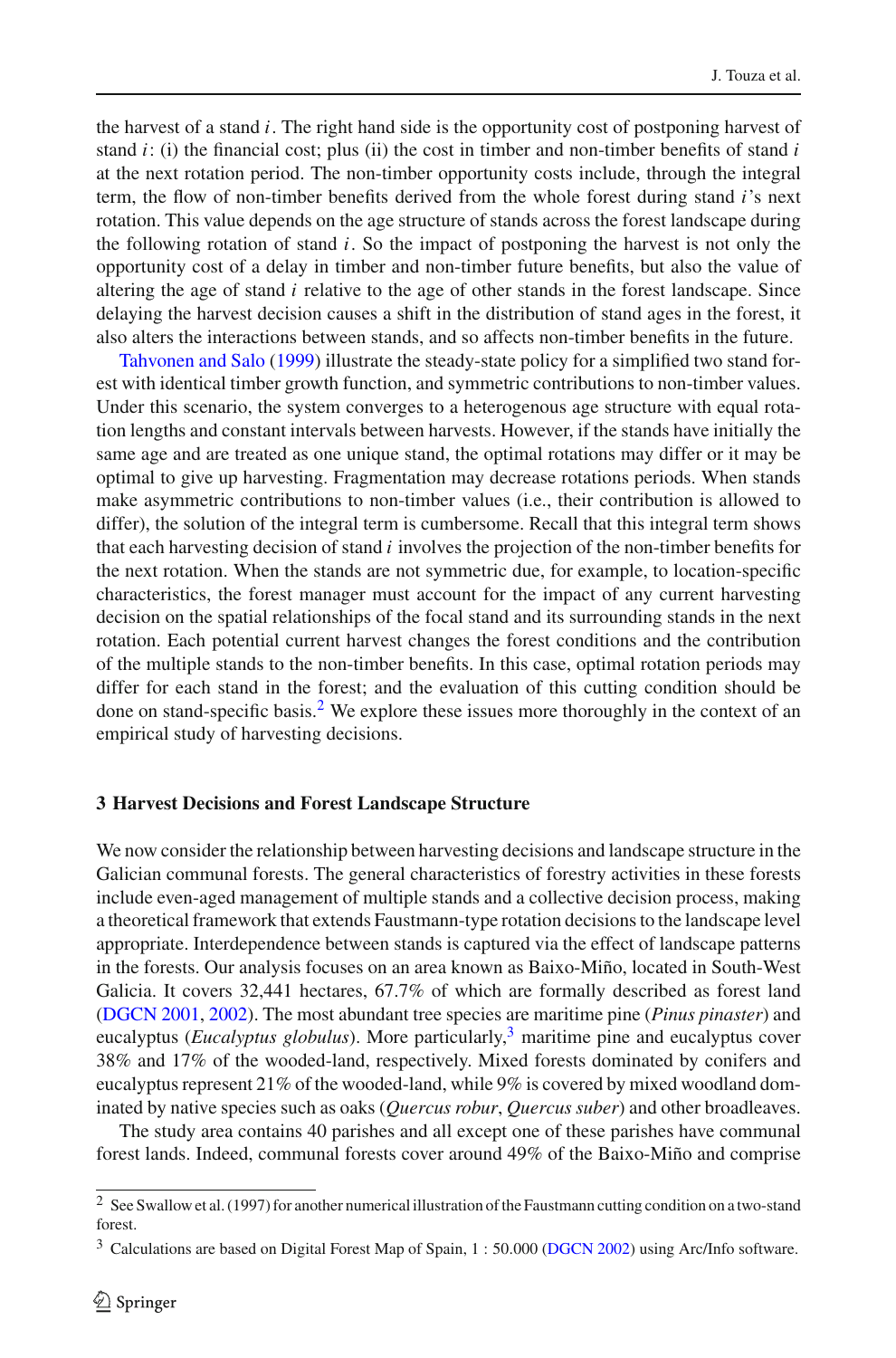<span id="page-6-1"></span>

| Variable                                               | Mean    | <b>SD</b> | Min.     | Max.  | N  |
|--------------------------------------------------------|---------|-----------|----------|-------|----|
| Rotation period                                        | 31.14   | 10.77     | 15       | 60    | 94 |
| Species $DV =$ one if conifer, zero otherwise          | 0.48    | 0.50      | $\theta$ |       | 94 |
| Reported reserve net price per $m3$ (Euros)            | 31.98   | 6.44      | 12.14    | 46.16 | 94 |
| Market stumpage price index per $m3$ (Euros)           | 49.48   | 7.49      | 31.25    | 64.28 | 94 |
| Annual difference in interest rate $(IR_t - IR_{t-1})$ | $-0.40$ | 1.01      | $-2.45$  | 1.08  | 94 |
| Mean wooded patch size index                           | 0.04    | 0.06      | 0.01     | .33   | 94 |
| Percentage of 'mixed' patches                          | 0.35    | 0.15      | 0.01     | 0.55  | 94 |
| Habitat contagion metric                               | 0.26    | 0.14      | 0.09     | 0.58  | 94 |

**Table 1** Descriptive statistics of the data used in the estimation

73% of forest land. More than a third of forest communities have a management agreement with the public forest administration for all or part of their forest area. The public administration tends to focus on the largest forests, and in fact manages more than half (56%) of the communal lands in this area. Timber production is the main service provided by communal forests. Traditional uses, such as support for cattle raising and agriculture are relevant secondary uses [\(Vence et al. 1995\)](#page-16-0), and amenities provided by forests are increasingly recognised [\(Lage 2001\)](#page-15-18) with an growing number of plots set aside for recreational purpose. Moreover, eolic (wind) power plants are increasingly located in communal forests.

# 3.1 Data Sources and Methodology

The data come from the regional forest administration database, which contains information on harvests undertaken on communal forests managed under agreement. Before harvest, forest rangers report details to inform the timber auctions carried out by the administration. Our sample includes the harvests carried out in communal forests in the study area from 1995 to 2001.<sup>4</sup> The average number of stems per harvesting report is small, around two thousand.

Since the goal of this research was to examine the determinants of the rotation intervals, the 14% of reports that did not provide information about the age at which the stand was clear-cut were excluded from the analysis. Furthermore, 16 reports include harvests containing both eucalyptus and conifer trees. When one of these tree species contributed less than 10% to the reported total volume of harvest, it was deleted from the sample (this reduced the sample size from 108 to 94 harvests). Nevertheless, the econometric results are presented for both sample sizes.

Table [1](#page-6-1) presents descriptive statistics for the variables used. The rotation period is the time elapsed between planting and harvest. Our sample shows a mean of 31 years, with a range from 15–60 years. All harvests undertaken involve eucalyptus and conifers, which is not surprising given the tree species in the study area. A dummy variable was created to represent the predominant species harvested (1 if conifer, zero otherwise).

Although community members own the forest land, as explained above, forest rangers make all day-to-day decisions about the intensity of harvesting and the selection of the stands to be harvested, based on professional and market considerations. The effect of stumpage prices and interest rates on rotation intervals is examined. The stumpage price variable used

<span id="page-6-0"></span><sup>4</sup> Harvests undertaken for 'extraordinary' reasons were excluded. These include harvests of land affected by fire, or harvests to enable the conversion of land to other uses—e.g. to build community facilities.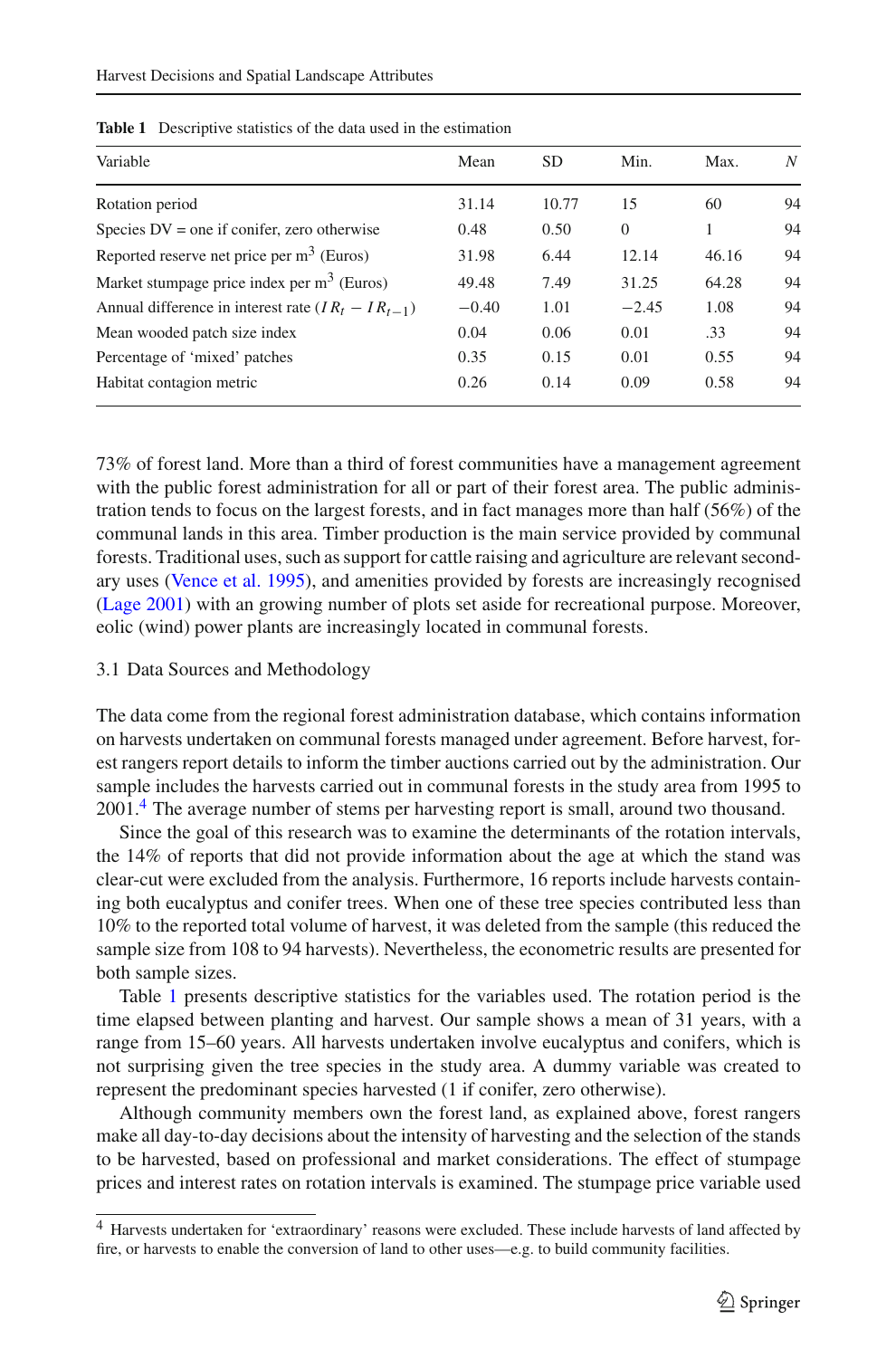here corresponds to the reserve net price detailed in the administration reports, which takes into account quality, location and potential uses. In addition, a market stumpage price index for pine and eucalyptus was also constructed as an average of the prices in the wood industries based on the Galician Forest Association Reports. These provide a time series for regional net prices for pine and eucalyptus saw, board and pulp wood between 1994 and 2001. There is annual and per species variation in this proxy of stumpage price.

As a proxy for the alternative rates of return affecting the cutting decisions, we use the annual real interest rate on long term loans (10–15 years). These data were provided by the Capital Market Department of a regional bank (Caixanova). Annual differences in the real interest rate (i.e. real interest rate this year minus the value of last year) was used to account for the impact of short-term variation in this variable. However, most of the theoretical literature on optimal rotation periods (and the model above), assume constant interest rates; and the [effect](#page-14-14) [of](#page-14-14) [a](#page-14-14) [variable](#page-14-14) [interest](#page-14-14) [rate](#page-14-14) [on](#page-14-14) [Faustmann-type](#page-14-14) [rotation](#page-14-14) [is](#page-14-14) [unclear](#page-14-14) [\(](#page-14-14)Alvarez and Koskela [2003](#page-14-14)). The effect of this variable is, then, an empirical question.

Landscape patterns expected to have an influence on rotation intervals, are controlled by including a set of landscape metrics to assess the level of fragmentation, diversity and clumpiness in the [wooded](#page-14-15) [part](#page-14-15) [of](#page-14-15) [these](#page-14-15) [forest](#page-14-15)s<sup>5</sup> [\(O'Neill et al. 1988](#page-15-19); [Turner 1990](#page-16-1); Botequilha-Leitao and Ahern [2002\)](#page-14-15). The calculation of these metrics is based on forest inventories and 1 : 10.000 paper maps of Baixo-Miño communal forests compiled in 1995 [\(Vence et al.](#page-16-0) [1995](#page-16-0)). Note that these maps have a polygonal format which provides a series of vectors describing the boundaries enclosing a patch (i.e. area under a single land cover category). Therefore they contain neither geographical information (such as latitude/longitude data) nor information on areas and perimeters, and had to be digitized using Arc/Info software. The digitization process produced the areas and perimeters for digital patch data for each of the communal lands. The associated holding's uses/vegetation characteristics were tabulated and linked to the digital patches to create a GIS polygon formatted data base.

Fragmentation is evaluated by the mean wooded patch size index. This index indicates the percentage that the mean size of the wooded patches occupy in the total wooded area of the holding. Lower values of mean patch size index reflect a more fragmented landscape. Forest diversity is measured by the percentage of wooded area not occupied by monoculture stands. Following The Spanish Forest Inventory, the indicator of biodiversity in forestry plantations is defined as the percentage of wooded lands occupied by at least two species, i.e. areas in which neither tree species cover more than 90% of the canopy [\(DGCN 2001\)](#page-14-12). This indicator can also be interpreted in this study as the probability that the harvested trees are located in mixed tree-species forest patches. In order to control for the spatial configuration of the forests, we use a habitat contagion metric. First, communal forest patches were classified by habitat type. Seven forest habitat categories were considered following the classification established by the Forest National Inventory in the area of study [\(DGCN 2001\)](#page-14-12) (Table [3,](#page-10-0) Appendix B). Then, the habitat contagion index was calculated to assess the existence of clusters of patches of identical habitats, i.e. to measure the extent to which patches of the same habitat are aggregated [\(O'Neill et al. 1988](#page-15-19); [Li and Reynolds 1993](#page-15-20)). This index is explained in Appendix B. Large values of this index indicate high levels of aggregation of patches of identical habitats.

A duration analysis is then applied to deal with these data. In duration analysis the key notion is the hazard function, which gives the probability that the stand is clear-cut after

<span id="page-7-0"></span><sup>&</sup>lt;sup>5</sup> In the theoretical model above  $\frac{\partial^2 \pi}{\partial x_i \partial x_z} \neq 0$  for  $i \neq z$ , which allows for the stands to be substitutes or complements in the provision of the forest non-timber benefits due to spatial patterns [\(Amacher et al. 2004](#page-14-4)). One may expect that higher fragmentation and clustering leads to the stands to act as substitute sources of forest non-timber values; while higher diversity may implies complementary sources.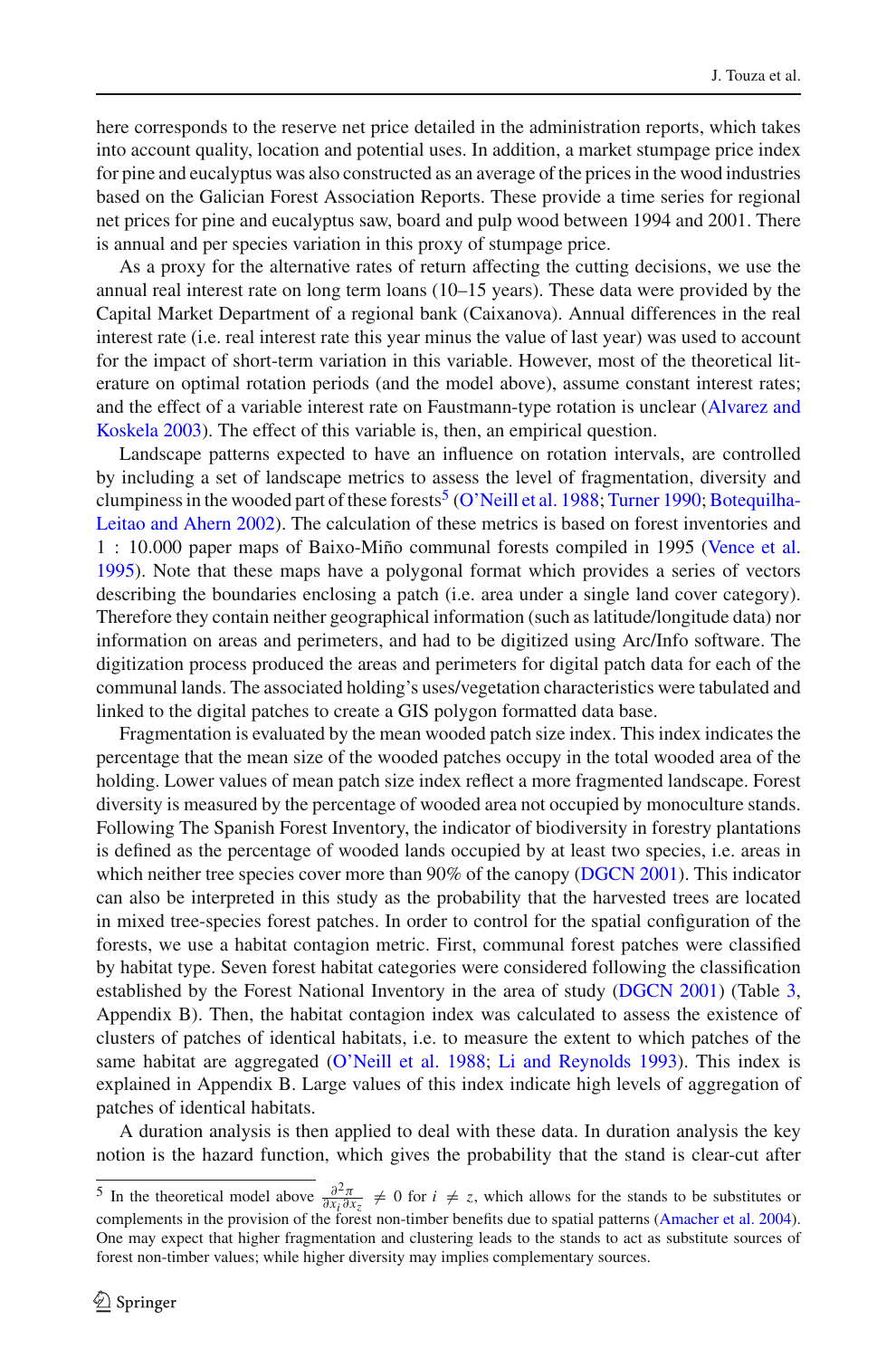

<span id="page-8-0"></span>**Fig. 1** Non-parametric hazard and survival functions for harvesting decisions

an interval of *t*, conditional upon it remaining uncut to that point. The hazard function,  $\mu(t) = \frac{f(t)}{S(t)}$ , can be written in terms of the density function—the probability that a stand is harvested at time *t*—and the survival function—the probability that the rotation is of length at least *t*—[\(Cox and Oakes 1984;](#page-14-16) [Greene 2003\)](#page-14-17). Notice that the data contain no stands that were not cut when the harvesting data were collected, therefore there are no censored observations. The shortest rotation observed was 15 years (see Table [1\)](#page-6-1). This means that the sample is restricted to stands which were not being cut at or before the age of fourteen. Based on [Hammar and Martinsson](#page-15-21) [\(2001\)](#page-15-21), the duration variable to be estimated was defined as 'rotation age-14', which implies that the analysis is conditional stands not being harvested up to age fourteen. There are several parametric models that assume a given distribution function for the hazard rate, and so for the density function and the survival function. Kaplan-Meier non-parametric estimates of the survival and hazard rates were used to provide some guidance on the distribution of the hazard function.

# 3.2 Results

The Kaplan–Meier estimates of the survival and hazard functions are shown in Fig. [1.](#page-8-0) The shape of the hazard function suggests that the probability of a stand being cut at time *t*, conditional on its duration up to time  $t$ , is monotonically increasing in  $t$ . Both Weibull and the generalized Gamma models allow for this type of behaviour. The Gamma model encompasses the Weibull function; i.e. if the extra parameter of the Gamma model,  $\Theta$ , equals 1 then the Weibull model results. Given that these distributions are nested, the log likelihood ratio can therefore be used to search for the preferred model. The extension of the Weibull model to the gamma generalisation [\(Greene 2002](#page-14-18), E271-1-E27-6) provided no estimates for the additional parameter,  $\Theta$ , (absence of convergence). A grip search over  $\Theta$  showed that the log likelihood was still increasing at values of this parameter equal to forty, suggesting that the data do not support a gamma generalisation. The Weibull model was thus chosen as the preferred specification. Note that this model defines the hazard function as:  $\lambda(t) = \lambda pt^{p-1} \cdot exp(\beta' x)$ , where  $\lambda$  and  $p$  are the parameters to be estimated and  $x$  is a vector comprising the covariates. The value of  $p$  indicates whether the hazard rate is increasing, decreasing or constant.

Table [2](#page-9-0) presents parameter estimates for the determinants of rotation length. As expected, the results show that the dummy for tree species is statistically significant and conifers are expected to have longer rotations (compared to the reference observations: eucalyptus stands). Turning now to the effect of the logarithm of the net reserved prices, the results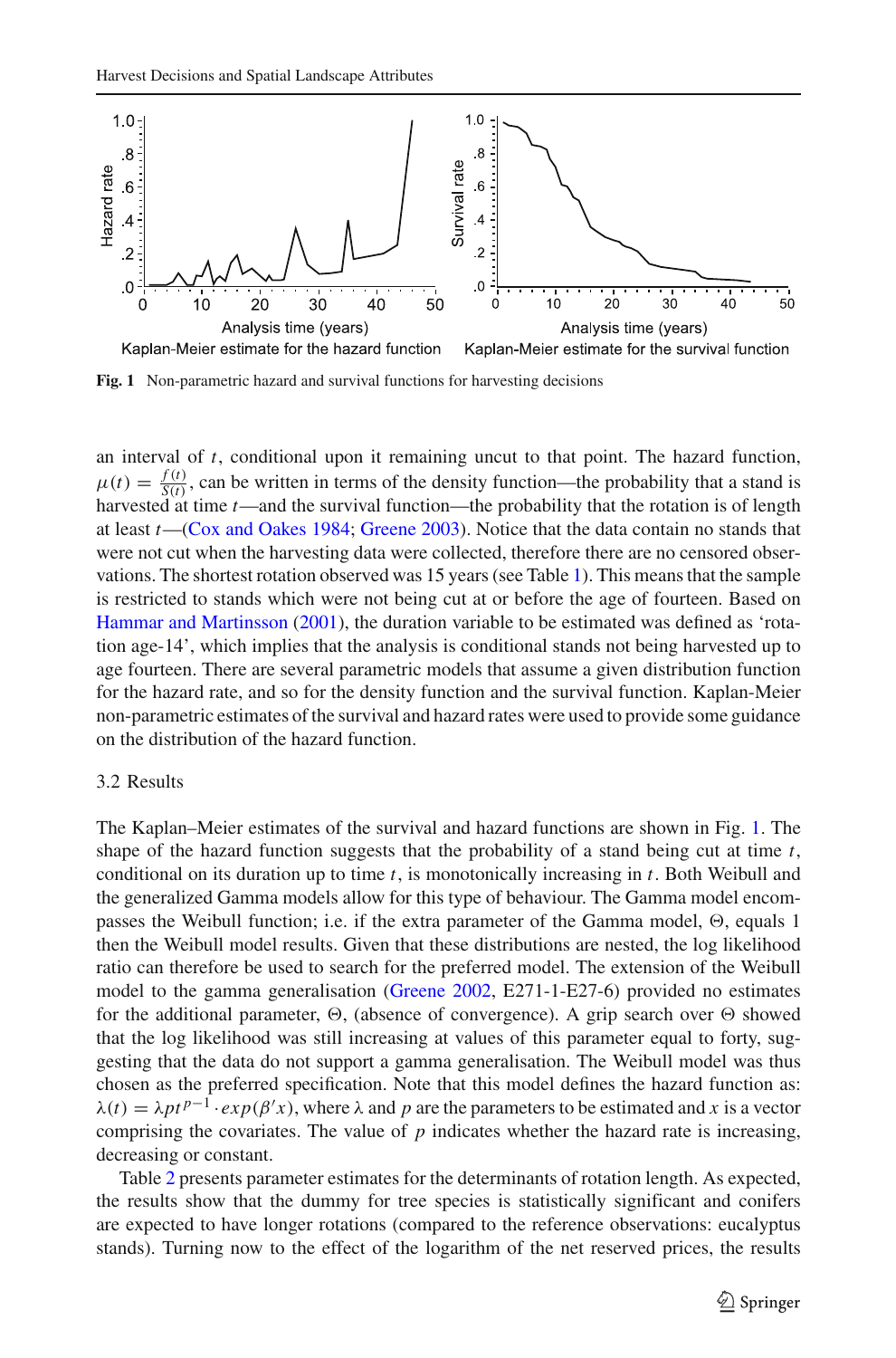<span id="page-9-0"></span>

| Covariate                            | Coefficient       | $p$ -value | Coefficient | <i>p</i> -value |
|--------------------------------------|-------------------|------------|-------------|-----------------|
|                                      | $N = 108^{\rm a}$ |            | $N = 94$    |                 |
| DV Conifer                           | $0.543***$        | 0.000      | $0.580***$  | 0.000           |
| Log of reserved timber prices        | $0.582***$        | 0.003      | $0.607*$    | 0.060           |
| Annual difference in interest rate   | $-0.132**$        | 0.006      | $-0.119**$  | 0.032           |
| Log of mean wooded patch size index  | $0.465***$        | 0.005      | $0.427**$   | 0.018           |
| Log of percentage of 'mixed' patches | $0.436***$        | 0.000      | $0.401***$  | 0.001           |
| Log of habitat contagion metric      | $-0.192**$        | 0.033      | $-0.206**$  | 0.044           |
| Constant                             | 2.528             | 0.020      | 2.215       | 0.106           |
| λ                                    | 0.059             | 0.000      | 0.058       | 0.000           |
| $\boldsymbol{p}$                     | 2.788             | 0.000      | 2.663       | 0.000           |
| Log Likelihood                       | $-61.799$         |            | $-57.417$   |                 |
| Wald test $(p$ -value)               | 0.764<br>0.766    |            |             |                 |
| $p$ -value <sup>b</sup>              | 0.000<br>0.000    |            |             |                 |

**Table 2** Parameter estimates from the Weibull distribution

\*\*\* Significant at 1% level; \*\* Significant at 5% level; \* Significant at 10% level

a This estimation was computed with several dummy variables for those harvesting reports which contained several tree species but the *p*-values suggested omitting them from the model b *p*-value is from a test of the null hypothesis that the coefficients of the three landscape

metrics are jointly zero

show that prices have a positive effect, which is fairly significant (10% level) even with the smaller sample. The sign of the coefficient indicates that higher stumpage prices imply longer rotation periods. Note that this reserved timber price variable may be acting as a proxy for the percentage of harvested logs with high thin-end diameter. It is reasonable to expect that longer rotations produce a higher percentage of logs with high thin-end diameters. A similar estimation in which the reserved price variable is substituted for a market stumpage price index was also computed. Recall that this index was constructed as an average of the regional prices in the different wood processing industries. The coefficient for this variable was also positive, and significant at the 1% level. This suggests some responsiveness of harvesting behaviour to timber price dynamics in the market. The coefficient for the annual difference in the interest rates was negative and significant at the 5% level. An increased rate of interest would increase the opportunity costs of delaying the harvest, hence lower harvesting ages.<sup>[6](#page-9-1)</sup>

The three landscape metrics included in the estimation capture differences in landscapelevel aspects of communal forests. The coefficient of the mean wooded patch size index is positive and significant at the 5% level. This suggests that the smaller the wooded patches in the holding, the longer the rotation. The percentage area occupied by mixed tree-species patches is also significant at the 1% level, and also positively associated with harvesting age. This means that communal forests with a higher percentage of wooded area of at least two tree species have longer rotation intervals. The habitat contagion metric is significant at the 5% level and it has a negative sign. Thus, lower levels of this index, i.e. lower levels of aggregation of patches of identical habitats, imply higher harvesting ages. A test of the null hypothesis that the coefficients on the three landscape metrics are jointly zero shows that

<span id="page-9-1"></span><sup>6</sup> The effect on optimal rotations of a fluctuating interest rate is studied in Alvarez and Koskela (2003). Kuuluvainen and Tahvonen (1999) provide an empirical analysis of inter-temporal effects of interest rate.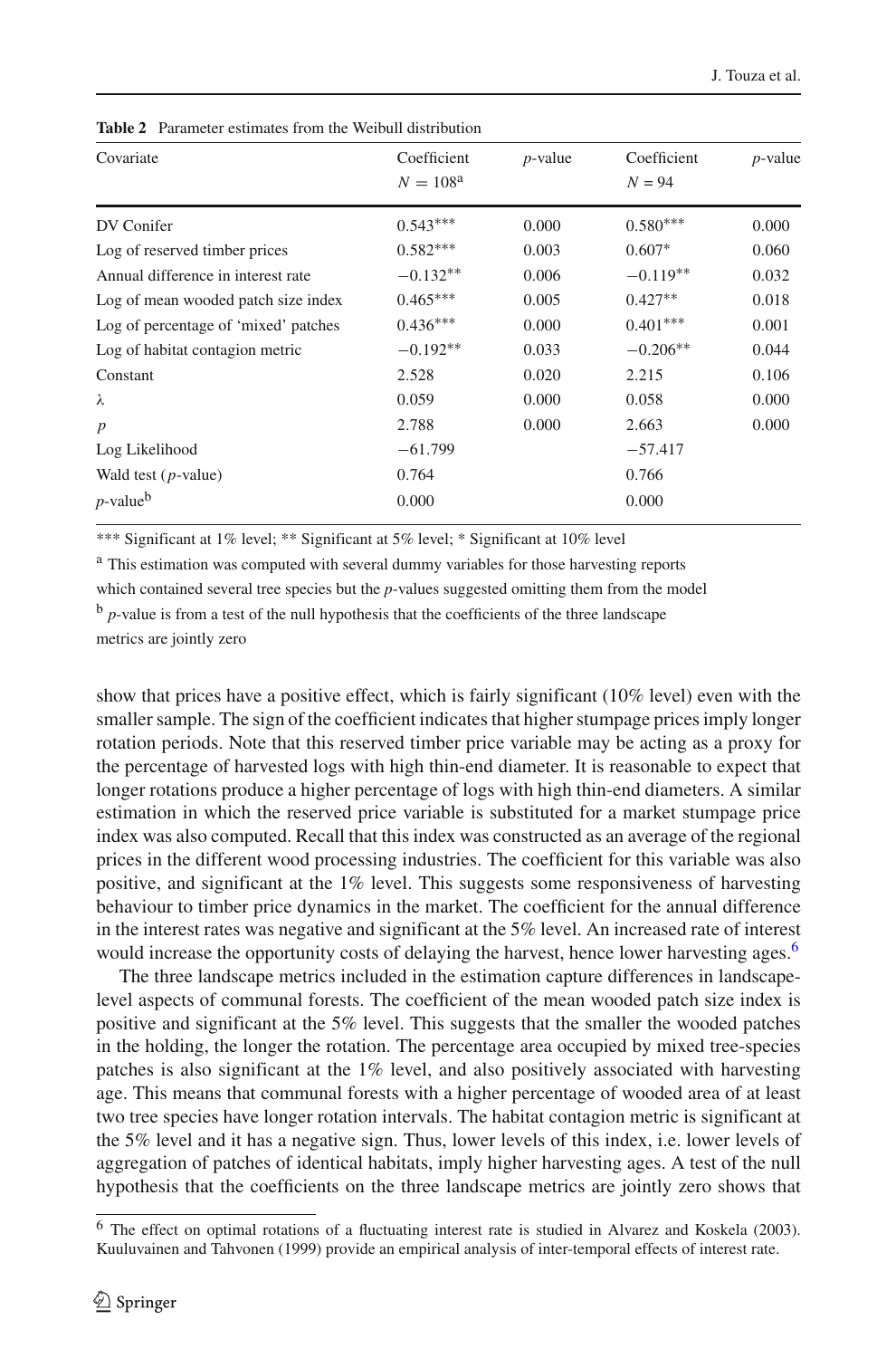<span id="page-10-0"></span>

| Habitat                                                                                                                                                                   | Tree species-Occupation-Age structure                                                                                                                                                                                                                                                                                                      |
|---------------------------------------------------------------------------------------------------------------------------------------------------------------------------|--------------------------------------------------------------------------------------------------------------------------------------------------------------------------------------------------------------------------------------------------------------------------------------------------------------------------------------------|
| Habitat 1: Oak                                                                                                                                                            | A pole/mature native deciduous forest of which at<br>least 70% of stems are Quercus and the canopy crown is<br>at least 20%                                                                                                                                                                                                                |
| <i>Habitat 2:</i> Conifer                                                                                                                                                 | A pole (between 16–24 years) or mature (more than 25 years old)<br>conifer forest of which at least 70% of stems are <i>Pinus pinaster</i><br>$-Pinus$ <i>radiata</i> and the canopy crown is at least 20%                                                                                                                                 |
| <i>Habitat 3</i> : Eucalyptus                                                                                                                                             | A pole (between 6–9 years) or mature (more than 10 years old)<br>forest with 70% or more of the canopy as <i>Eucalyptus globulus</i> and<br>at least 20% percent tree cover                                                                                                                                                                |
| <i>Habitat 4</i> : Mixture of oak with<br>conifers, eucalyptus or both;<br>or with chestnuts, acacia<br>or other decidious trees<br><i>Habitat 5:</i> Mixture of conifers | A mixed forest with P. pinaster-radiata-Q. robur-E. globulus<br>or with Q. robur-Betula spp.-Castanea sativa-E. globulus, with<br>less than 70% of the canopy under one single species and<br>irregular age structure and canopy crown of at least 20%<br>Young conifer $(1-15 \text{ years})$ or eucalyptus $(1-5 \text{ years})$ forest; |
| or conifers and eucalyptus                                                                                                                                                | or mixed pole/mature forest of conifers and eucalyptus<br>of which less than 70% of the canopy is P. pinaster–P. radiata<br>or <i>Eucalyptus globulus</i> and canopy crown is at least 20%                                                                                                                                                 |
| Habitat 6: Scrub forest                                                                                                                                                   | Land with scrubs and disperse trees with crown cover<br>between 5 and 20%.                                                                                                                                                                                                                                                                 |
| <i>Habitat</i> 7: Riparian trees                                                                                                                                          | Riparian zones with trees species such as alders (Alnus glutinosa)<br>gray willow (Salix atrocinerea), buckthorn (Rhamnus frangula), etc                                                                                                                                                                                                   |

**Table 3** Habitat classification used in the calculation of landscape metrics

*Source*: [DGCN](#page-14-12) [\(2001](#page-14-12))

they are jointly statistically significantly different from zero at the 1% level and rejects the null hypothesis.

A RESET test was used to test the null hypothesis of misspecification in the estimation. This involved including the squares of the predicted values as an extra covariate in the Weibull model. The log likelihood ratio and the Wald tests indicate that the null hypothesis can not be rejected ( *p*-values, 0.764 and 0.766, Table [2\)](#page-9-0). The sensitivity of the results to heterogeneity problems was also considered. A Weibull model with heterogeneity can be estimated assuming that the unobservable variables have a gamma distribution [\(Greene](#page-14-17) [2003](#page-14-17)). In this analysis, the Weibull model with gamma heterogeneity fails to converge. This suggests that it is not a feasible model, hence there are no problems due to unobserved heterogeneity.

Notice that this econometric analysis has used a retrospective data set, which may lead to problems due to rounded-off durations. The fact that in a few cases a range of ages with 1, 3 or 5 year differences were reported, instead of a certain rotation age, seems to confirm this possibility. Problems of this type may result in 'heaps' of the duration variable at certain values. An analysis of the sensitivity of the results to this issue, with dummy variables coding for those rotations which were, or were suspected of being, rounded off, suggests that the signs and significance of the variables presented above are robust to these heaping effects in the data set.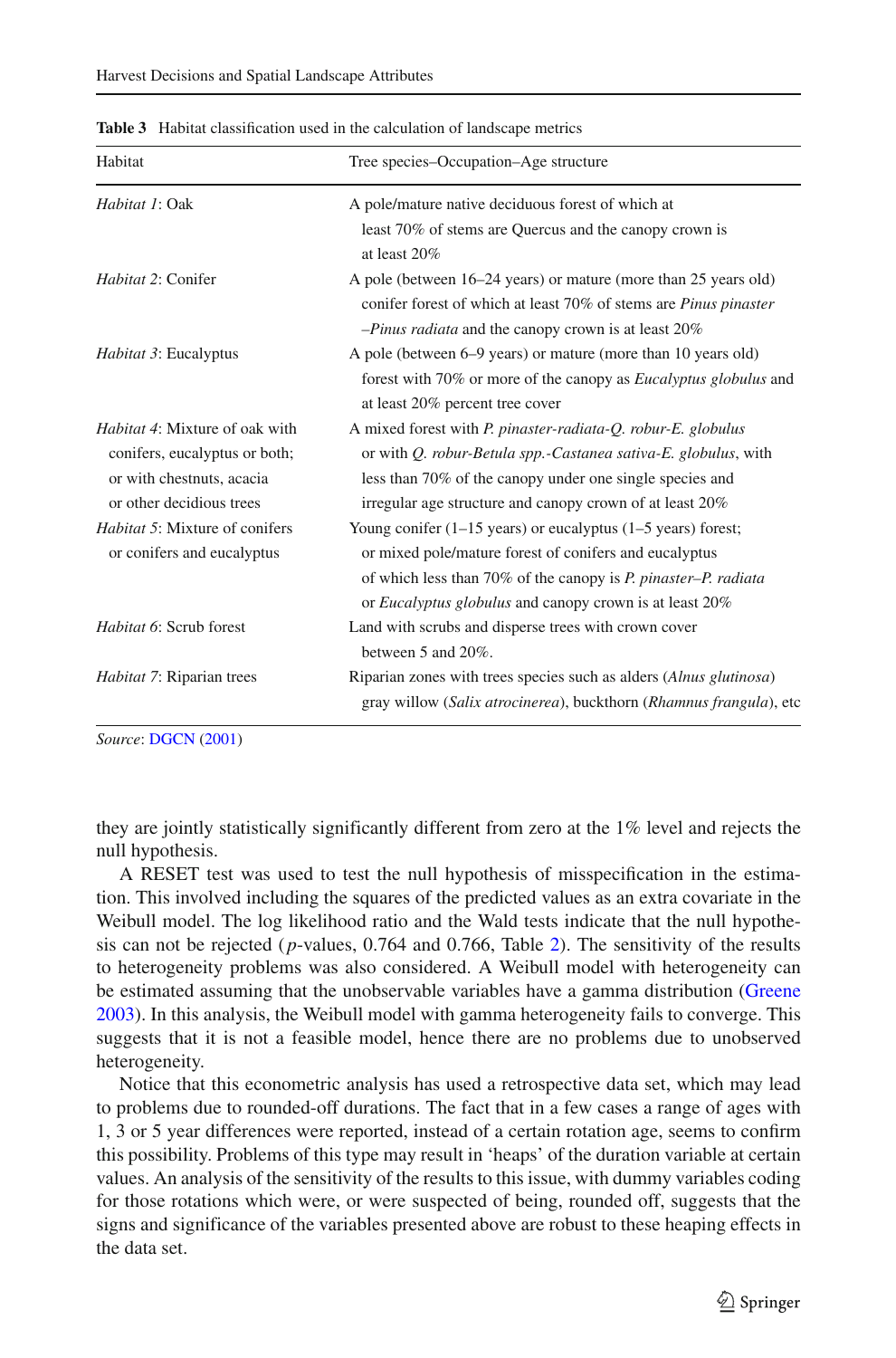#### <span id="page-11-0"></span>**4 Discussion and Conclusions**

This paper investigates harvesting decisions in forest landscapes composed of even-aged stands. We developed a bioeconomic model based on Faustmann–Hartman forest management decisions. The simplicity of the theoretical framework used provides a coherent and tractable analytical understanding of the optimal solution. Furthermore, its flexibility will enable further research into environmental conservation issues in forest management. A basic conclusion is that 'optimal' harvesting strategies at a single-stand scale are not necessarily optimal when a larger spatial scale is adopted, and when spatial interactions are included in management decisions. When a single stand is managed independently, the Faustmann– Hartman rule indicates that the flow of the stand's non-timber benefits influences when the stand should be harvested [\(Hartman 1976](#page-15-22)). At a landscape level, the optimal harvesting age of any stand is a function of the importance of the stand's non-timber benefits relative to the non-timber benefits derived from the entire forest, and reflects the role of each stand in determining forest benefits over space and time.

The empirical estimation suggests that higher stumpage prices are related to longer rotation durations. This result is contrary to what one would expect from the basic forest model, but is not unusual. Early empirical studies note that the sign of the price variable in the individual private harvest decisions may be ambiguous [\(Binkley 1981](#page-14-9); [Dennis 1989](#page-14-19)). This is consistent with an utility maximization approach. An increase in timber prices may lead to shorter o[r](#page-15-8) [longer](#page-15-8) [rotations](#page-15-8) [due](#page-15-8) [to](#page-15-8) [income](#page-15-8) [and](#page-15-8) [substitution](#page-15-8) [effects](#page-15-8) [\(Tahvonen 1999](#page-15-23)[;](#page-15-8) Tahvonen and Salo  $1999$ ).<sup>[7](#page-11-1)</sup> A higher price increases the opportunity cost of reserving the stand for non-timber outputs, which may lead to an increased harvested volume and shorter rotations. However, the higher income derived from increased stumpage prices may also reflect higher demand for non-timber outputs. A recent review has also shown that timber prices are among the least likely factors to be significant determinants of non-industrial individual private forest management behavior [\(Beach et al. 2005\)](#page-14-8). In the Galician case, harvesting decisions are taken by public foresters, and the results seems to suggest that as stumpage fees increases, increased timber income for the rural communities implies less pressure on forest resources, which allows public foresters to use longer rotations. In Galicia, where rotation periods are shorter than in other European countries (harvesting ages of 12–14 years for the eucalyptus and less than 30 years for conifers are common), the application of longer rotation intervals is recognized to be one way to improve the quality of timber [\(Bermúdez and Touza 2000\)](#page-14-20). Publicly-managed communal forests may be playing an important role in this direction.

These factors aside, we are able to show that fragmentation, diversity and clumpiness are determinants of harvesting behaviour in Galician communal forests managed by the public administration. Our findings suggest that in communal forests with small patches, and clusters of patches that share tree species, occupation and age structure, the impact of harvesting on forest non-timber benefits is perceived to be small, and shorter rotation periods are used. However, in more diverse communal forests, where there is a more heterogeneous patch structure, rotation lengths are longer. This result reinforces the idea that the role of an

<span id="page-11-1"></span> $<sup>7</sup>$  An utility maximization approach was not adopted here because decisions are taken collectively, and there</sup> is no a direct link between collective timber income and personal wealth of the members of the community. Forest rural communities are forced by law to reinvest at least 15% of the forest income on the social values of their forest, and some communities reinvest the 100% on their forests and on community services (e.g. cultural center; [Diario Oficial de Galicia 1989](#page-14-21); [GEPC 2006\)](#page-15-24). Furthermore, forest lands used in the empirical analysis are under contract with the public administration, which takes the forestry decisions (e.g. harvesting, sivicultural treatments, etc.).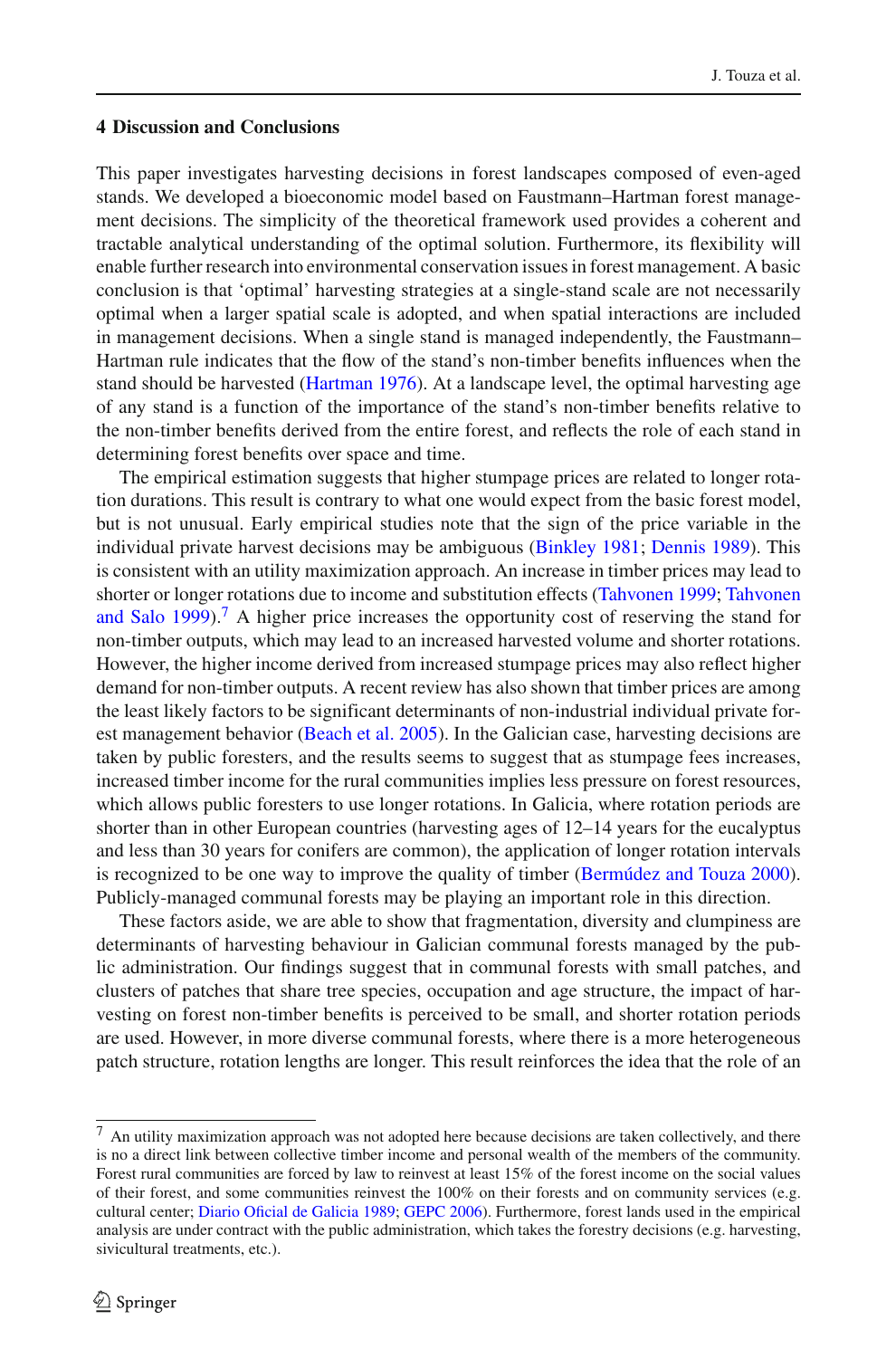individual stand in the non-timber benefits offered by the whole forest is higher the more heterogeneous the structure of the forest.

In Galicia, communal lands were traditionally used to support agricultural and cattle grazing activities in the rural economy. This secondary function of forests may help to explain the historical lack of forest management plans in Galicia. The regional government established a programme called 'Fomento de ordenación de montes' to provide incentives to forest owners to develop management plans. The success of this programme has been limited for several reasons [\(Balboa 1990](#page-14-22); [Fernández 1990](#page-14-23); [Bermúdez and Touza 2000;](#page-14-20) [Valdés and Gil 2001\)](#page-16-2) including the aging of the rural population, and the absence of a forestry culture or tradition among forest owners. Only 9% of the total forest land [\(AFG 2005](#page-14-24)) and less than 2% of the communal forest land [\(Consellería de Medio Ambiente 2001\)](#page-14-5) are subject to a management plan or forest inventory. Future research should encompass the analysis of organisational issues in the communities, and their relationship to the socio-economic, environmental and institutional factors surrounding the management of community lands [\(Marey et al. 2002](#page-15-25); [Chas et al. 2002](#page-14-25)).

Finally, the analysis presented here has focused on rotation periods. Investigating the effects on forest management of other practices for maintaining ecological forest values (i.e. enhancing aesthetic values, opening ecological corridors, controlling damaging invasive species, carrying out less systematic thinning, etc.) is an important area for future research. In addition, examining restrictions on harvest practices, such as the requirement that part of the stand to be left uncut to decay, would offer an interesting extension to the work. [Nguyen](#page-15-26) [\(1979](#page-15-26)) and [Koskela et al.](#page-15-27) [\(2007\)](#page-15-27) analysed such harvest restrictions in the traditional Faustmann–Hartman static framework. Studying these issues in a dynamic model would allow the implications of adding a temporal dimension to the analysis of environmental incentives for forest owners to be examined. Furthermore, note that management of the forest at an ecologically and economically significant scale involves multiple owners' decisions and may operate within a structure of mixed property rights which introduces requirement for coordination and cooperation among adjacent landowners [\(Sample 1994](#page-15-28); [Ellefson et al. 1997](#page-14-26); [Blumenthal and Jannink 2000\)](#page-14-27). Expansion of the analysis here to address these issues would undoubtedly assist forest policy design at the landscape level.

**Acknowledgments** We would like to thank Ricardo Álvarez, Begoña Besteiro, Rocio Conde, Mette Termansen, Riccardo Scarpa, Jim Smart, Carmen Somouza and professional foresters in Forest District: Vigo-Baixo-Miño, particularly Venancio Miniño, Gumersindo Rey, Manuel Jesús Rodríguez and José Santos for invaluable information and useful discussions. Julia Touza acknowledges financial support from the European Union through the BioEcon project.

## **Appendix A**

In Sect. [2,](#page-2-0) the first-order differential equation associated with the dynamics of the currentvalue shadow price between harvests, condition  $6$ , is solved as follows

$$
\mu_i(t) = e^{\int_{\tau_{ij}^+}^t [\delta - F_i'(x_i(t))]dt} \left( \mu_i(\tau_{ij}^+) - \int_{\tau_{ij}^+}^t \frac{\partial \pi(x_1(t) \dots x_n(t))}{\partial x_i(t)} e^{-\int_{\tau_{ij}^+}^t [\delta - F_i'(x_i(t))]dt} dt \right)
$$
(10)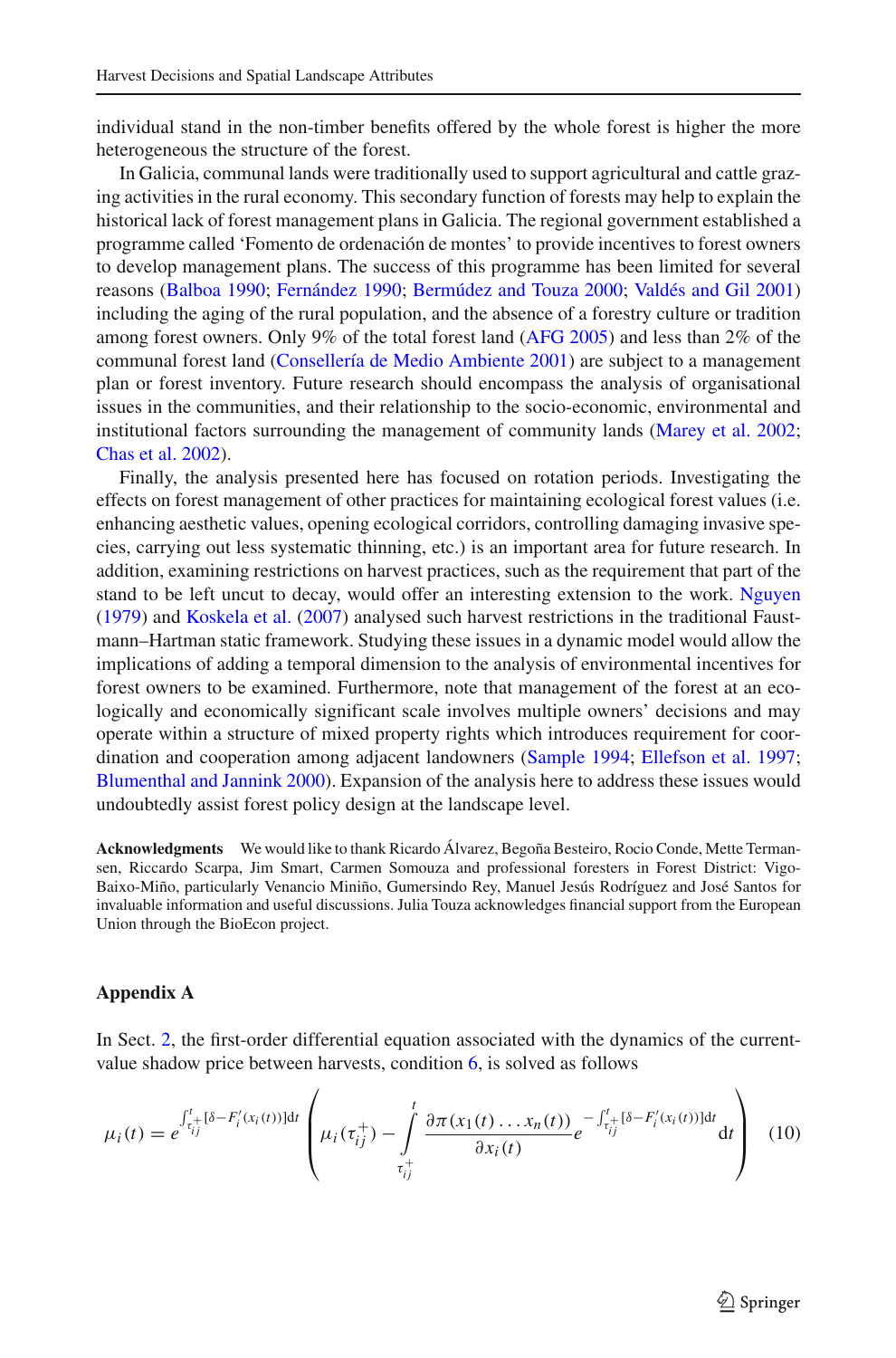$$
-\int_{\tau_{ij}^+}^t F'_i(x_i(t))\mathrm{d}t
$$

<span id="page-13-1"></span>Note that the exponential function above *e i j* can solved by integrating twice by substitution,

$$
e^{-\int_{\tau_{ij}^{+}}^{t} F'_{i}(x_{i}(t))dt} = e^{-\int_{x_{i}(\tau_{ij}^{+})}^{x_{i}(t)} \frac{F'_{i}(x_{i}(t))}{F_{i}(x_{i}(t))}dx} = e^{-\int_{F_{i}[x_{i}(\tau_{ij}^{+})]}^{F_{i}[x_{i}(t))} \frac{1}{F_{i}(x_{i}(t))}dF(x_{i}(t))}
$$

$$
= e^{-\ln[F_{i}(x_{i}(t))] + \ln[F_{i}(x_{i}(\tau_{ij}^{+}))]} = \frac{e^{\ln[F_{i}(x_{i}(t))]} - F_{i}(x_{i}(t_{ij}^{+}))}{e^{\ln[F_{i}(x_{i}(t))]}} = \frac{F_{i}(x_{i}(\tau_{ij}^{+}))}{F_{i}(x_{i}(t))}
$$
(11)

Now we can apply this to Eq.  $(11)$ 

$$
\mu_i(t) = \mu_i(\tau_{ij}^+) e^{\delta(t-\tau_{ij}^+)} \frac{F_i(x_i(\tau_{ij}^+))}{F_i(x_i(t))}
$$

$$
- \frac{1}{F_i(x_i(t))} e^{\delta(t-\tau_j^+)} \int_{\tau_{ij}^+}^{t} \frac{\partial \pi(x_1(t) \dots x_n(t))}{\partial x_i(t)} F_i(x_i(t)) e^{-\delta(t-\tau_{ij}^+)} dt \qquad (12)
$$

<span id="page-13-0"></span>At  $t = \tau_{ij+1}^-$ , i.e. at the end of next rotation of stand *i*, this implies

$$
\mu_i(\tau_{ij}^+) = \mu_i(\tau_{ij}^-) e^{-\delta(\tau_{ij+1}^- - \tau_{ij}^+)} \frac{F_i(x_i(\tau_{ij+1}^-))}{F_i(x_i(\tau_{ij}^+))}
$$

$$
- \frac{1}{F_i(x_i(\tau_{ij}^+))} \sum_{u}^{i} \sum_{v}^{j+1} \frac{\tau_{uv}^{-\delta(\tau_{i+1}^-)}(\partial \pi(x_1(t) \dots x_n(t)))}{\partial x_i(t)} F_i(x_i(t)) e^{-\delta(t-\tau_{ij}^+)} dt \quad (13)
$$

Therefore, the shadow value of the timber stock at the beginning of each rotation,  $\mu_i(\tau_{ij}^+)$ is related to the timber and non-timber benefits generated during stand *i*'s next rotation period, that is,  $(\tau_{ij+1}^+ - \tau_{ij}^+)$ . Given that there may be points of discontinuity if (an)other stand/s in the forest ecosystem is/are harvested during the following rotation of stand  $i$ . We express in equation (13) the forest non-timber benefits at stand *i* next rotation as a sum over time periods where this function  $\pi(x_1(t) \dots x_n(t))$  is continuous. Where  $\tau_{uv}^-$  is the next harvest point in calendar time, and *u* represents the stand being harvest during stand *i* next rotation period, and  $v$  is its corresponding harvesting number.

### **Appendix B**

The contagion habitat index is given by [O'Neill et al.](#page-15-19) [\(1988](#page-15-19)) and [Li and Reynolds](#page-15-20) [\(1993](#page-15-20)):

$$
C = \frac{nln(n) + \sum_{i=1}^{n} \sum_{j=1}^{n} P_{ij}ln(P_{ij})}{nln(n)} = 1 + \frac{\sum_{i=1}^{n} \sum_{j=1}^{n} P_{ij}ln(P_{ij})}{nln(n)}
$$
(14)

where  $P_{ij} = \frac{N_{ij}}{N_i}$  represents the probability of patches of habitat type *i* being adjacent to patches of habitat type *j*. This is calculated by dividing the number of patches of habitat type *i* that are adjacent to patches of habitat type  $j$ ,  $N_{ij}$ , by the total number of adjacencies between patches of habitat type  $i$  and all other patch types (including type  $i$  itself),  $N_i$ . In this equation,  $nln(n)$  expresses the maximum possible contagion, when adjacency probabilities between all habitat types are equal (i.e. when, for any random patch in the forest holding,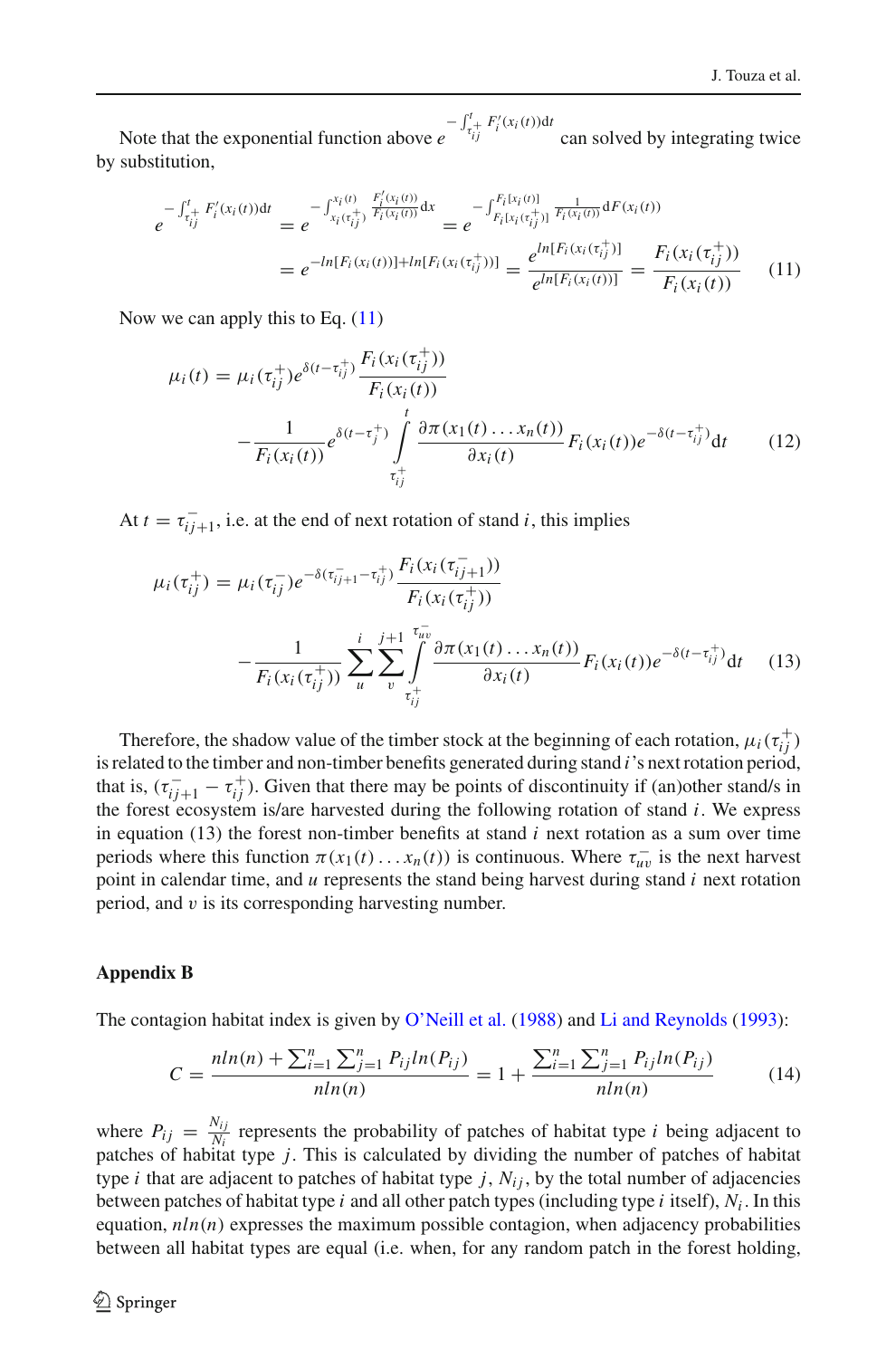there is an equal probability of any habitat type being adjacent to the patch). The summation,  $\sum_{i=1}^{n} \sum_{j=1}^{n} P_{ij} ln(P_{ij})$  is negative, so large values of contagion indicate high levels of aggregation of patches of identical habitats.

# **References**

- <span id="page-14-14"></span>Alvarez LHR, Koskela E (2003) On forest rotation under interest rate variability. Int Tax Public Finan 10(4):489–503
- <span id="page-14-7"></span>Amacher GS, Conway MC, Sullivan J (2003) Econometric analyses of nonindustrial forest landowners: is there anything left to study? J For Econ 9:137–164
- <span id="page-14-4"></span>Amacher GS, Koskela E, Ollikainen M (2004) Forest rotation under interdependent stands: ownership structure and timing of decisions. Nat Resour Model 17(1):1–45
- <span id="page-14-2"></span>Andersson FO, Fegerb KH, Hüttl RF, Kräuchid N, Mattssone L, Sallnäsf O, Sjöbergg K (2000) Forest ecosystem research and priorities for europe. For Ecol Manage 132(1):111–119
- <span id="page-14-24"></span>Asociación Forestal de Galicia (AFG) (2005) O monte galego segundo criterios de xestión forestal sostible. Santiago de Compostela
- <span id="page-14-22"></span>Balboa X (1990) O monte en Galicia. Santiago de Compostela, Xerais
- <span id="page-14-1"></span>Baskent EZ, Yolasigmaz HA (1999) Forest landscape management revisited. Environ Manage 24(4):437–448
- <span id="page-14-8"></span>Beach RH, Pattanayak SK, Yang JC, Murray BC, Abt RC (2005) Econometric studies of non-industrial private forest management a review and synthesis. For Policy Econ 7(3):261–281
- <span id="page-14-20"></span>Bermúdez JD, Touza MC (2000) Las cifras del tercer inventario forestal en Galicia y su incidencia en la industria de transformación de la madera. Rev CIS-Madera 4:6–24
- <span id="page-14-9"></span>Binkley CS (1981) Timber supply from private non-industrial forests. Bulletin 92, Yale University
- <span id="page-14-27"></span>Blumenthal A, Jannink J-L (2000) A classification of collaborative management methods. Conserv Ecol 4(2):13
- <span id="page-14-11"></span>Bolkesjœ TF, Solberg B, Wangen KR (2007) Heterogeneity in nonindustrial private roundwood supply: lessons from a large panel of forest owners. J For Econ 13:7–28
- <span id="page-14-15"></span>Botequilha-Leitao A, Ahern J (2002) Applying landscape ecology concepts and metrics in sustainable landscape planning. Landsc Urban Plan 59:65–93
- <span id="page-14-3"></span>Bowes MD, Krutilla J (1985) Multiple use management of public forestlands.In: Kneese AV, Sweeney JL (eds) Handbook of natural resources and energy economics. North-Holland, Amsterdam, chapter 12, pp 531–569
- <span id="page-14-25"></span>Chas M, Lorenzo M, Pérez J, Rodríguez D, Mesías A, Torres S, Burke J (2002) Task 3: Socioeconomía forestal. Contribución de la región Galicia. Santiago de Compostela: Eurosilvasur. Recite II
- <span id="page-14-5"></span>Consellería de Medio Ambiente (CMA) (2001) O monte galego en cifras. Xunta de Galicia, Santiago de Compostela
- <span id="page-14-16"></span>Cox DR, Oakes D (1984) Analysis of survival data. Chapman and Hall, London
- <span id="page-14-19"></span>Dennis DF (1989) An economic analysis of harvest behavior: integrating forest and ownership characteristics. For Sci 35(4):1088–1104
- <span id="page-14-10"></span>Dennis DF (1990) A probit analysis of the harvest decision using pooled time-series and cross-sectional data. J Environ Econ Manage 18:176–187
- <span id="page-14-21"></span>Diario Oficial de Galicia (DOGA) (1989) Lei 13/1989, de 10 de outubro, de montes veciñais en man común. 20/10/1989
- <span id="page-14-12"></span>Dirección General de Conservación de la Naturaleza (DGCN) (2001) Tercer Inventario Forestal Nacional (1997–2006): Pontevedra. Ministerio de Medio Ambiente, Madrid
- <span id="page-14-13"></span>Dirección General de Conservación de la Naturaleza (DGCN) (2002) Spanish forest map, 1:50.000. Ministerio de Medio Ambiente, Madrid
- <span id="page-14-26"></span>Ellefson PV, Cheng AS, Moulton RJ (1997) State forest practice regulatory programs: an approach to implementing ecosystem management on private forest lands in the United States. Environ Manage 21(3): 421–432
- <span id="page-14-23"></span>Fernández X (1990) Economía (política) do monte galego. Universidade de Santiago de Compostela, Santiago de Compostela
- <span id="page-14-0"></span>Franklin JF (1992) Scientific basis for new perspectives in forest and streams. See [Naiman](#page-15-5) [\(1992\)](#page-15-5), pp 3–14
- <span id="page-14-18"></span>Greene WH (2002) Limdep 8.0. Econometric modeling guide, vols 1 and 2. Econometric Software

<span id="page-14-17"></span>Greene WH (2003) Econometric analysis. 5 edn. Prentice Hall, New Jersey

<span id="page-14-6"></span>Grupo de Estudio da Propiedade Comunal (GEPC) (2002) Panorámica actual dos montes de veciños en Galicia. Instituto Universitario de Estudios e Desenvolvemento de Galicia (IDEGA), Santiago de Compostela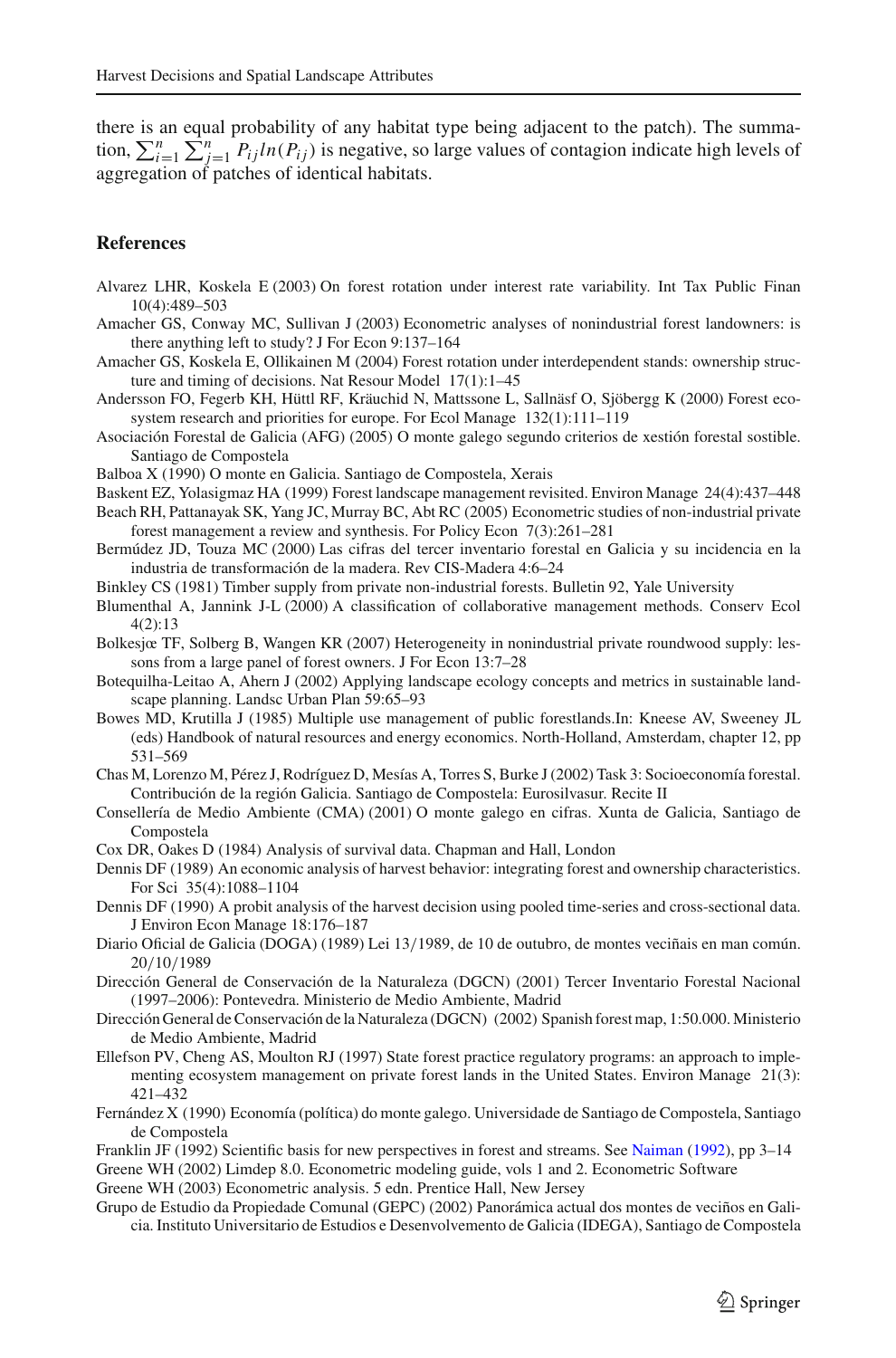- <span id="page-15-24"></span>Grupo de Estudio da Propiedade Comunal (GEPC) (2006) Os montes veciñais en man común. Xerais de Galicia, Vigo
- <span id="page-15-21"></span>Hammar H, Martinsson P (2001) The effect of cigarette prices and antismoking policies on the age of smoking initiation. Department of Economics, Göteborg University: working papers in economics, p 62

<span id="page-15-22"></span>Hartman R (1976) The harvesting decision when a standing forest has value. Econ Inq 14:52–58

<span id="page-15-13"></span>Hyberg BT, Holthausen DM (1989) The behavior of non industrial private forest landowners. Can J For Res 19(8):1014–1023

- <span id="page-15-12"></span>Jamnick MS, Beckett DR (1988) A logit analysis of private woodlot owner's harvesting decisions in New Brunswick. Can J For Res 18:330–336
- <span id="page-15-27"></span>Koskela E, Ollikainen M, Pukkala T (2007) Biodiversity conservation in commercial boreal forestry: the optimal rotation age and retention tree volume. For Sci 53(3):443–452
- <span id="page-15-14"></span>Kuuluvainen J, Karppinen H, Ovaskainen V (1996) Landowner objectives and nonindustrial private timber supply. For Sci 42:300–309
- <span id="page-15-15"></span>Kuuluvainen J, Tahvonen O (1999) Testing the forest rotation model: evidence from panel data. For Sci 45(4):539–549
- <span id="page-15-18"></span>Lage JA (2001) La construcción social del bosque y la cultura forestal en Galicia. Servicio de Publicaciones da Universidade de Santiago de Compostela. Doctoral dissertation
- <span id="page-15-20"></span>Li H, Reynolds F (1993) A new contagion index to quantify spatial patterns of landscapes. Landsc Ecol 8(3):155–162
- <span id="page-15-25"></span>Marey M, Crecente R, Chas M, Lorenzo MC, Fra U (2002) Methodology for inventorying and characterising non-industrial private forestry. FIG XXII international congress. Washington, DC, USA, April, 19–26 2002
- <span id="page-15-0"></span>Millennium Ecosystem Assessment (MEA) (2005) Ecosystems and human well-being: synthesis. Island press, Washington, DC
- <span id="page-15-9"></span>Montgomery CA, Adams DM (1995) Optimal timber management policies. In: Handbook of environmental economics. Blackwell, Massachusetts, pp 379–404
- <span id="page-15-1"></span>Naidoo R, Ricketts T (2006) Mapping the economic costs and benefits of conservation. PLoS Biol 4(11): 2153–2164
- <span id="page-15-5"></span>Naiman RJ (1992) Watershed management. Balancing sustainability and environmental change. Springer, New Yok
- <span id="page-15-2"></span>Nelson E, Mendoza G, Regetz J, Polasky S, Tallis H, Cameron D, Chan K, Daily G, Goldstein J, Kareiva P, Lonsdorf E, Naidoo R, Ricketts T, Shaw M (2009) Modeling multiple ecosystem services, biodiversity conservation, commodity production, and tradeoffs at landscape scales. Front Ecol Environ 7(1):4–11
- <span id="page-15-26"></span>Nguyen D (1979) Environmental services and the optimum rotation problem in forest management. J Environ Manage 8:127–136
- <span id="page-15-19"></span>O'Neill RV, Krummel JR, Gardner RH, Sugihara G, Jackson B, DeAngelis DL, Milne BT, Turner MG, Zygmunt B, Christensen SW, Dale VH, Graham RL (1988) Indices of landscape pattern. Landsc Ecol 1(3):153–162
- <span id="page-15-3"></span>Polasky S, Nelson E, Camm J, Csuti B, Fackler P, Lonsdorf E, Montgomery C, White D, Arthur J, Garber-Yonts B, Haight R, Kagan J, Starfield A, Tobalske C (2009) Where to put things? spatial land management to sustain biodiversity and economic returns. Biol Conserv 141:1505–1524
- <span id="page-15-6"></span>Polasky S, Nelson E, Lonsdorf E, Fackler P, Starfield A (2005) Conserving species in a working landscape: land use with biological and economic objectives. Ecol Appl 15:1387–1401
- <span id="page-15-28"></span>Sample AV (1994) Building partnerships for ecosystem management on mixed ownership landscapes. J For 92(8):41–44
- <span id="page-15-17"></span>Seierstad A, Sydsaeter K (1987) Optimal control theory with economic applications. North-Holland, Amsterdam
- <span id="page-15-11"></span>Swallow SK, Talukdar P, Wear DN (1997) Spatial and temporal specialization in forest ecosystem management under sole ownership. Am J Agric Econ 79:311–326
- <span id="page-15-7"></span>Tahvonen O (1998) Bequests, credit rationing and in situ values in the Faustmann-Pressler-Ohlin forestry model. Scand J Econ 100(4):781–800
- <span id="page-15-23"></span>Tahvonen O (1999) Forest harvesting decisions: the economics of household forest owners in the presence of *in situ* benefits. Biodivers Conserv 8:101–117
- <span id="page-15-8"></span>Tahvonen O, Salo S (1999) Optimal forest rotation with in situ preferences. J Environ Econ Manage 37: 106–128
- <span id="page-15-10"></span>Termansen M (2007) Economies of scale and the optimality of rotational dynamics in forestry. Environ Resour Econ 37(4):643–659
- <span id="page-15-16"></span>Touza J, Termansen M, Perrings C (2008) A bioeconomic approach to the Faustmann–Hartman rule: ecological interactions and even-aged forest management. Nat Resour Model 21(4):551–581
- <span id="page-15-4"></span>Turner MG (1989) Landscape ecology: the effects of pattern on process. Annu Rev Ecol Syst 20:171–197